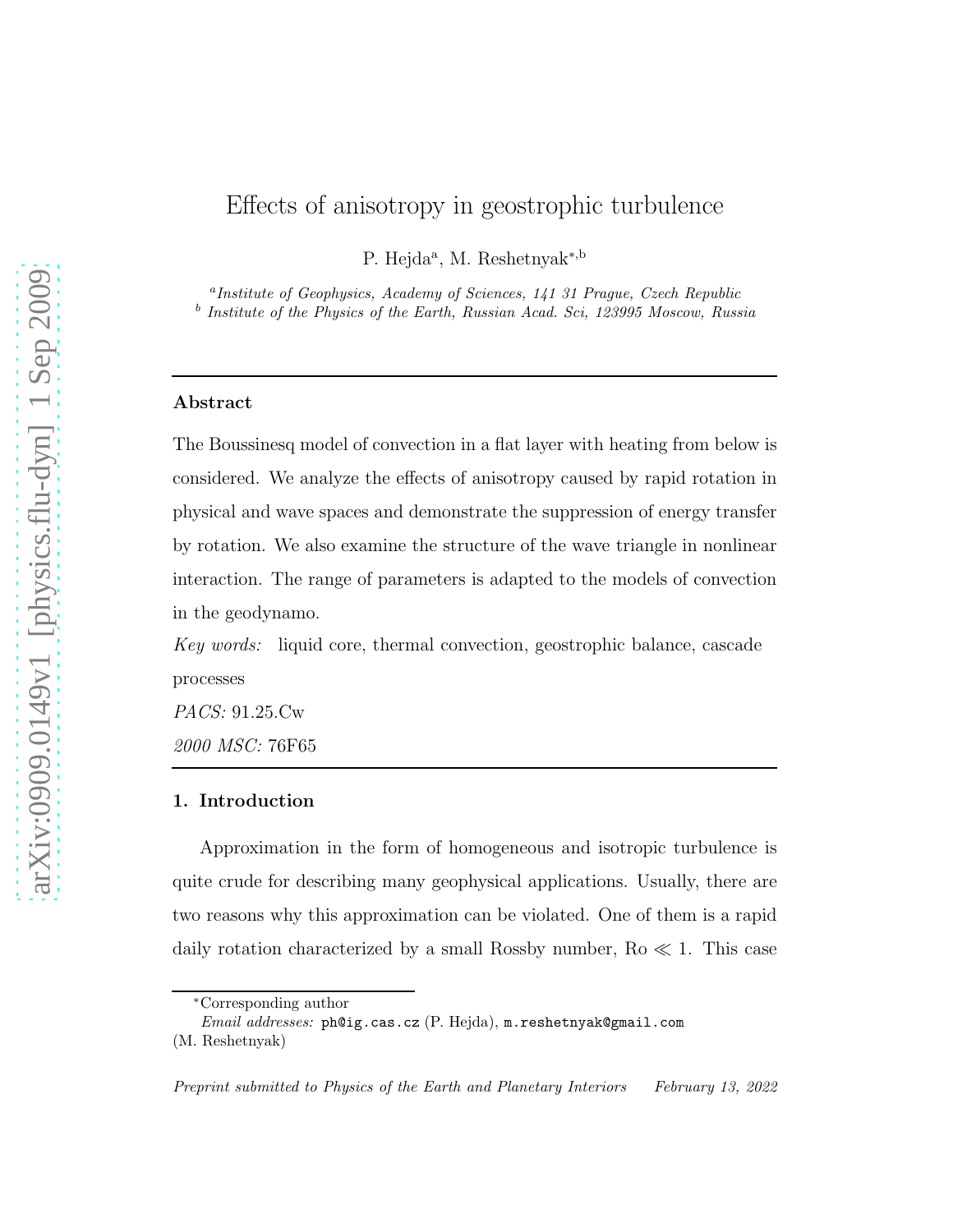is typical for problems of meteorology and physics of the ocean where its influence is principal [\(Gill, 1982](#page-19-0)). However, the most critical regime with an extremely small Rossby number occurs in the liquid planetary cores. There, the Coriolis force is three orders of magnitude larger than the nonlinear term, which changes the balance of the forces in the Navier-Stokes equation and the spectral properties of turbulence for large Reynolds numbers, Re. Another source of anisotropy of convection in the liquid core is a strong magnetic field which, in combination with rotation, leads to the plate-like structure of convective patterns [\(Braginsky and Meytlis](#page-18-0), [1990;](#page-18-0) [Matsushima et](#page-19-1) al., [1999](#page-19-1); [Donald and Roberts, 2004\)](#page-19-2). In the present paper we consider the former source of anisotropy related to rapid rotation.

The introduction of rotation leads to substantial rearranging of the flow, both in the physical and in the wave spaces. In spite of this, the Coriolis force itself does not produce work. It can redistribute the energy between the scales and lead to inverse cascades, which is known in direct numerical simulations (DNS ) as an increase of the kinetic energy on large scales [\(Hossain,](#page-19-3) [1994\)](#page-19-3) predicted in the renormalization group theory [\(McComb](#page-19-4), [1992](#page-19-4)). As a result, the slope of the spectrum of the kinetic energy changes from  $-5/3$  to  $-2$ [\(Zhou](#page-20-0), [1995](#page-20-0); [Constantin](#page-18-1), [2002\)](#page-18-1). This change is closely related to the break of the energy transfer over the spectrum [\(Zhou, 1995\)](#page-20-0).

Let us proceed to the thermal convection problem, when an additional equation of heat transfer leads to the transformation of cellular convection to the cyclonic convection. This problem has been studied thoroughly in the pioneering works on thermal convection [\(Chandrasekhar](#page-18-2), [1961;](#page-18-2) [Roberts, 1965](#page-20-1); [Busse](#page-18-3), [1970](#page-18-3)), as well as in later papers on the geodynamo, see (Rüdiger and Hollerbach,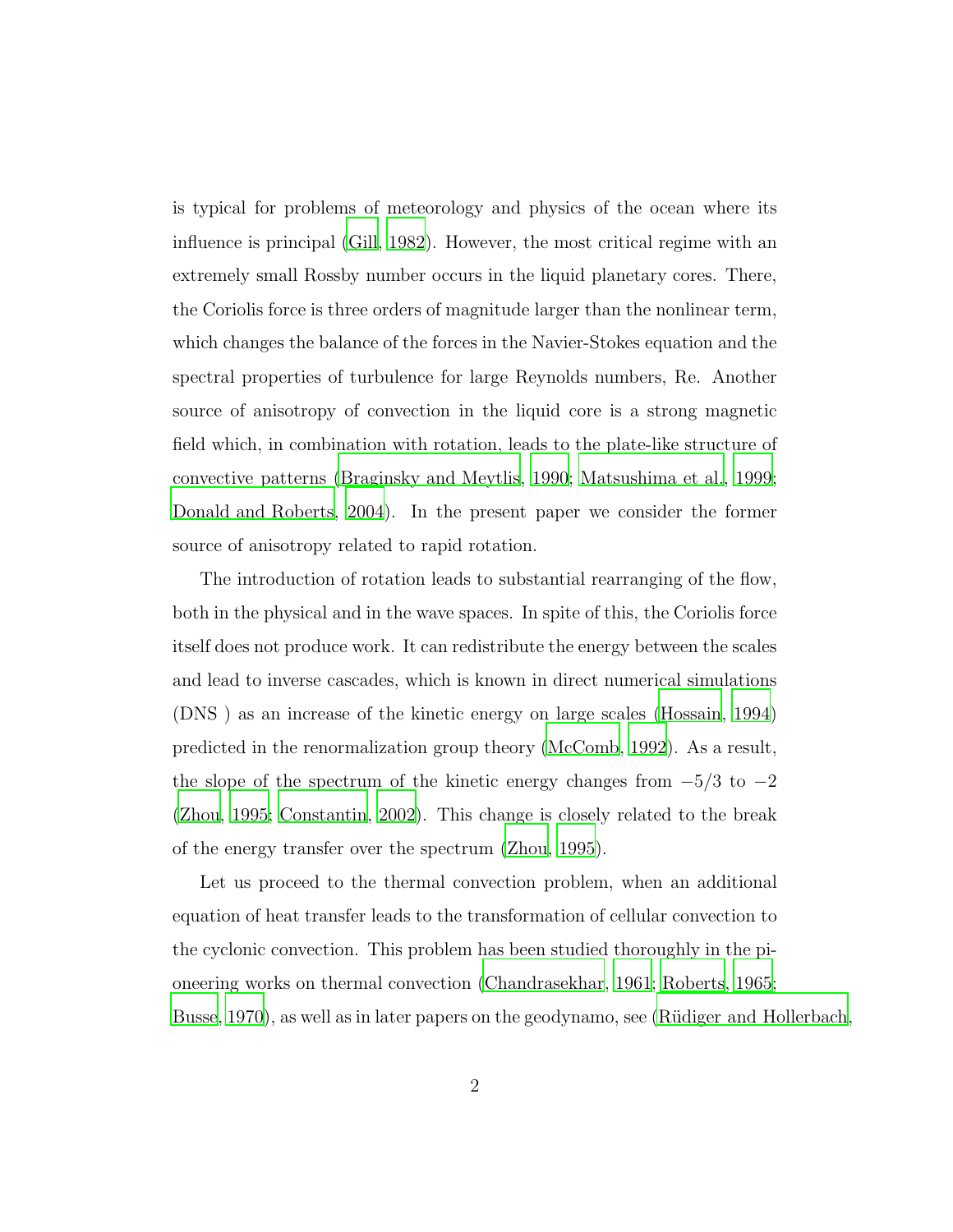[2004](#page-20-2)) for references.

It appears that rapid rotation causes a new kind of balance between pressure and the Coriolis force (geostrophic balance) [\(Pedlosky](#page-20-3), [1987\)](#page-20-3):  $1_z \times$  $\mathbf{V} \sim \nabla p$ , which leads to small gradients along the axis of rotation z: ∂V  $rac{\partial}{\partial z}$  ∼ 0 [1](#page-2-0) . As a result, cyclones and anticyclones prolonged along z of a small diameter appear. If one takes the parameters of the Earth's liquid core and decreases the amplitude of the heating sources to the onset of convection, the diameter of cyclones will then be  $d_c \sim E^{1/3} L_z \approx 10^{-5} L_z$ , where  $E \sim 10^{-15}$ is the Ekman number and  $L_z$  is the height of the cyclone. In reality, the heat sources are quite larger, and there is a wave packet of such cyclones. However, estimates of the order of the energy indicates that, at least for the first 3-4 orders of the wave number  $k$ , geostrophic balance takes place. This exceeds the extent of geomagnetic spectra and should be taken into account in geodynamo models. This was already started in the development of the full tensor approach to anisotropic viscosity [\(Phillips and Ivers](#page-20-4), [2003\)](#page-20-4), numerical simulations [\(Matsushima et al.](#page-19-1), [1999\)](#page-19-1) and estimates of the anisotropy of heat mass transfer [\(Donald and Roberts](#page-19-2), [2004;](#page-19-2) [Matsui and Buffett](#page-19-5), [2005\)](#page-19-5).

The other role of the Coriolis force, which will be the subject of our paper, is to control the energy transfer over the spectrum in the system. Whereas if before the nonlinear term was of the same order with the pressure, which could not block the curl part of the term, then with the Coriolis force the pressure and other potential forces (e.g., the Archemedean force) block the potential part of the nonlinear term. And the rest of the curl parts of the forces and Coriolis force block the nonlinear term. As a result, the spectrum

<span id="page-2-0"></span><sup>&</sup>lt;sup>1</sup>Note that balance of the potential part of the Coriolis force and the pressure holds.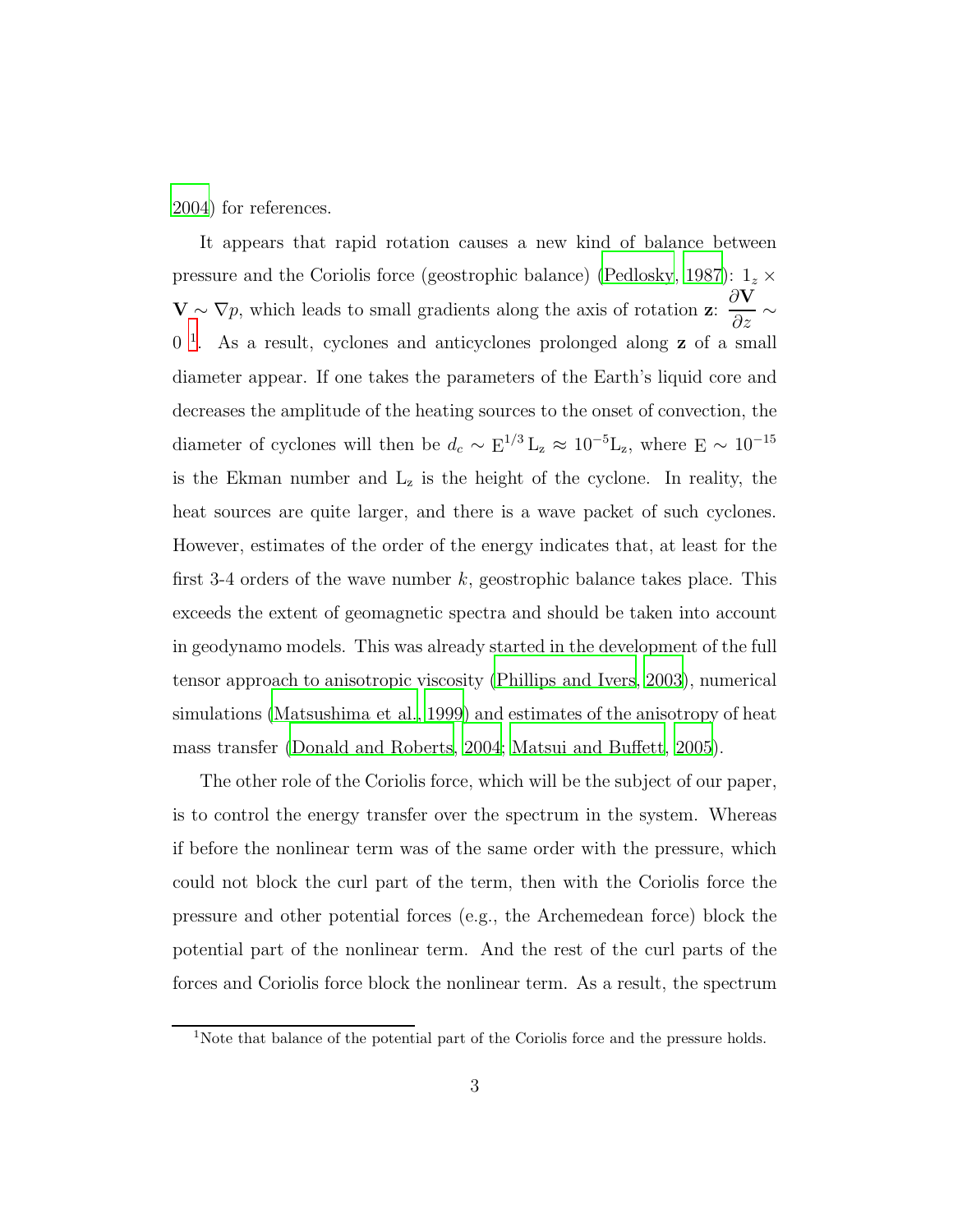becomes steeper. That is what we have on small scales,  $l \ll d_c$ . At the same time, on scales  $l \gg d_c$ , the system can be in a state of statistical equilibrium: dissipation is negligible, and over the long term the energy exchange between the scales is small. It appears that the estimate of only the spectra of kinetic energy is not enough to resolve the states with and without rotation and intensive heat sources, and one needs to keep track of the fluxes of kinetic energy over the spectrum, which is considered below.

Hereinafter, on the example of an 3D model of thermal convection in a plane layer, we consider the properties of anisotropy caused by rotation both in the physical and especially in the wave spaces started in [\(Reshetnyak and Hejda](#page-20-5), [2008](#page-20-5)) typical for geodynamo regimes and compare these results with nonrotating convection.

## 2. The Boussinesq model

#### *2.1. Equations in physical space*

The thermal convection equations for an incompressible fluid ( $\nabla \cdot \mathbf{V} = 0$ ) in a layer of height L rotating with angular velocity  $\Omega$  in a Cartesian system of coordinates  $(x, y, z)$  in its traditional dimensionless form can be expressed as follows:

<span id="page-3-0"></span>
$$
\mathbf{E} \mathbf{Pr}^{-1} \left[ \frac{\partial \mathbf{V}}{\partial t} + (\mathbf{V} \cdot \nabla) \mathbf{V} \right] = -\nabla P - \mathbf{1}_{\mathbf{z}} \times \mathbf{V} +
$$
  
\n
$$
\mathbf{R} \mathbf{a} T z \mathbf{1}_{\mathbf{z}} + \mathbf{E} \Delta \mathbf{V}
$$
  
\n
$$
\frac{\partial T}{\partial t} + (\mathbf{V} \cdot \nabla) (T + T_0) = \Delta T.
$$
\n(1)

Velocity  $V$ , pressure P and the typical diffusion time t are measured in units of  $\kappa/L$ ,  $\rho \kappa^2/L^2$  and  $L^2/\kappa$ , respectively, where  $\kappa$  is the thermal diffusivity,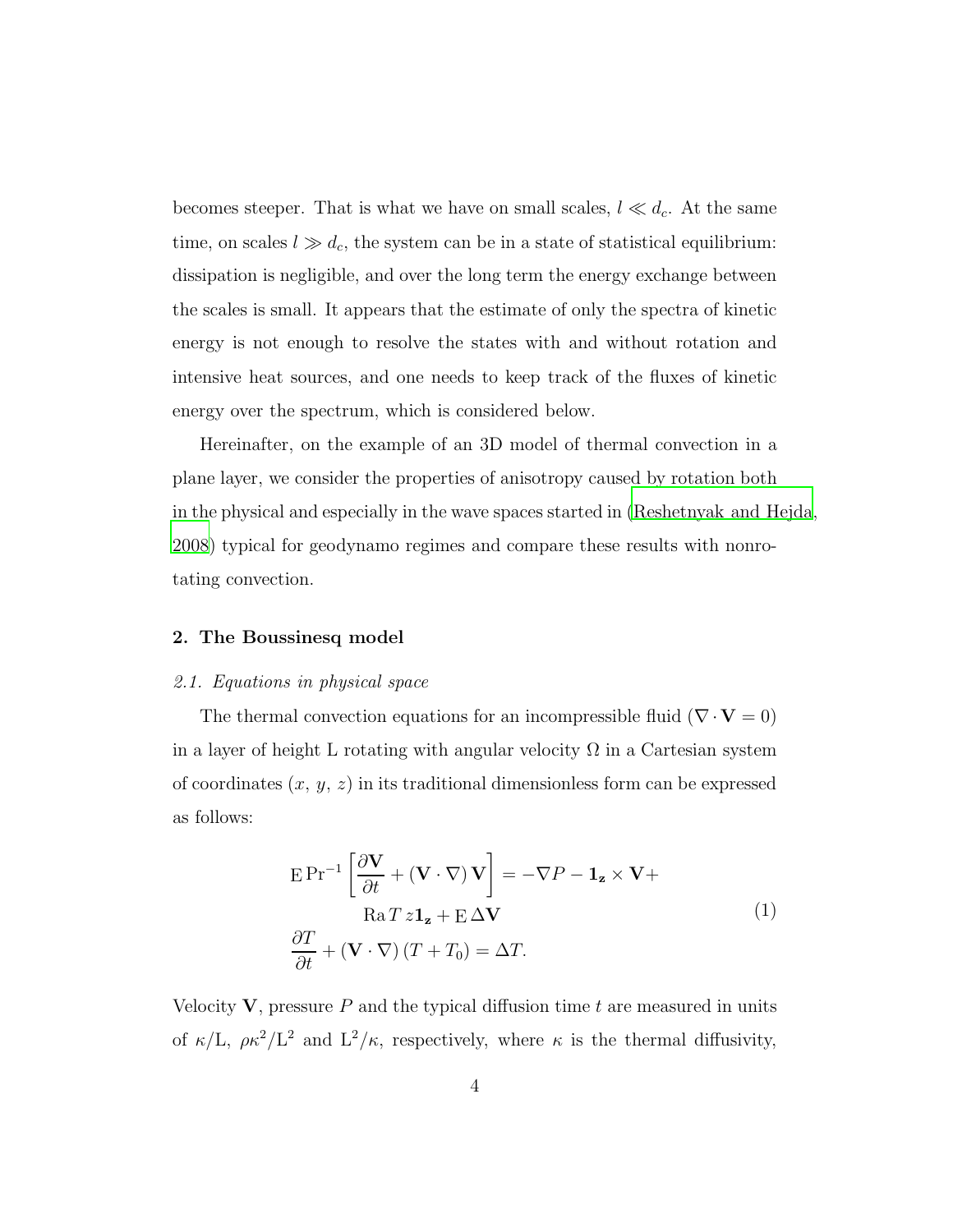$\rho$  is the density, Pr =  $\frac{\kappa}{\rho}$  $\frac{\pi}{\nu}$  is the Prandtl number, E = ν  $\frac{2}{2\Omega L^2}$  is the Ekman number, and  $\nu$  is the kinematic viscosity. Ra =  $\frac{\alpha g_0 \delta T L}{2Q}$ 2Ωκ is the modified Rayleigh number,  $\alpha$  is the coefficient of volume expansion,  $\delta T$  is the unit of temperature, for more details see [\(Jones](#page-19-6), [2000\)](#page-19-6),  $g_0$  is the gravitational acceleration, and  $T_0 = 1 - z$  is the heating from below. The problem is closed with periodical boundary conditions in the  $(x, y)$  plane. In the z-direction, we use simplified conditions [\(Cattaneo et al](#page-18-4), [2003](#page-18-4)):  $T = 0$ ,  $V_z =$  $\partial V_x$  $rac{\partial}{\partial z}$  =  $\partial V_y$  $rac{\partial y}{\partial z} = 0$  at  $z = 0, 1$ .

# *2.2. Equations in wave space*

To solve problem [\(1\)](#page-3-0) we apply the pseudo-spectral approach [\(Orszag](#page-20-6), [1971](#page-20-6)). We follow the modification of the original approach that has been frequently used in thermal convection and geodynamo: we change FFT in z-direction to the sine-/cosine-decomposition leaving the full FFT in the horizontal directions. This let us to provide the mentioned above boundary conditions in z-direction , see also, [\(Jones and Roberts, 2000;](#page-19-7) [Buffett](#page-18-5), [2003\)](#page-18-5). The equations are solved in the wave space. To calculate the non-linear terms one needs to apply the inverse Fourier transform, then calculate the product in physical space, apply the Fourier transform of the product, and finally calculate the derivatives in wave space. After eliminating the pressure using the divergence-free condition  $\mathbf{k}\cdot\mathbf{V}=0$  we arrive at:

$$
E\left[\Pr^{-1}\frac{\partial V}{\partial t} + k^2 V\right]_k = k\mathcal{P}_k + F_k
$$
  

$$
\left[\frac{\partial T}{\partial t} + k^2 T\right]_k = -\left[\left(V \cdot \nabla\right) T + V_r\right]_k
$$
 (2)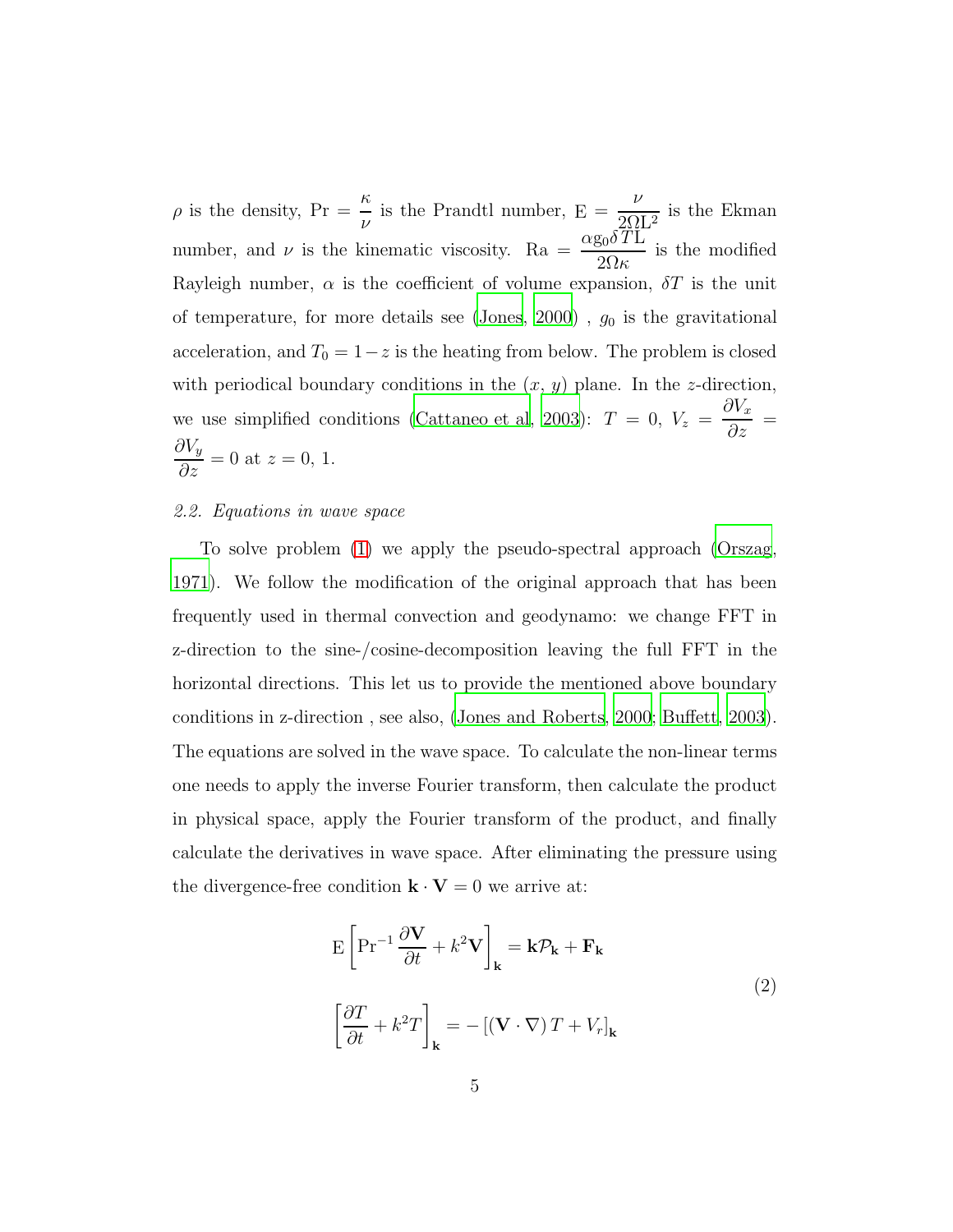with

$$
\mathcal{P}_{\mathbf{k}} = -\frac{\mathbf{k} \cdot \mathbf{F}_{\mathbf{k}}}{k^2}, \qquad k^2 = k_{\beta} k_{\beta}, \qquad \beta = 1...3
$$
\n
$$
\mathbf{F}_{\mathbf{k}} = \left[ \Pr^{-1} \mathbf{V} \times (\nabla \times \mathbf{V}) + \text{Ra} T \mathbf{1}_{\mathbf{z}} - \mathbf{1}_{\mathbf{z}} \times \mathbf{V} \right]_{\mathbf{k}}.
$$
\n(3)

For integration in time we use the explicit Adams-Bashforth (AB2) scheme for non-linear terms. The linear terms are treated using the Crank-Nicolson (CN) scheme. To resolve the diffusion terms, we use the well-known trick of changing the variable which helps to increase the time step significantly. Consider equation

$$
\frac{\partial A}{\partial t} + k^2 A = U.
$$
 (4)

Alter it to read

$$
\frac{\partial Ae^{k^2\gamma t}}{\partial t} = U e^{k^2\gamma t} \tag{5}
$$

and then apply the CN scheme.

The most time-consuming part of our MPI code are the Fast Fourier transforms. To make our code more efficient we use various modifications of known FFT algorithms, which take into account special kinds of symmetry of the fields. The optimal number of processors for the 128<sup>3</sup> grids is  $n \sim 50$ . Scalability tests have demonstrated even the presence of superacceleration if the number of processors  $\lt n$ .

# 3. Fluxes in k-space

Now we introduce some diagnostic tools which are very helpful for the further analysis. To analyze the energy transfer in the wave space, we follow [Frisch \(1995\)](#page-19-8). Let us decompose the physical field  $f$  into a sum of low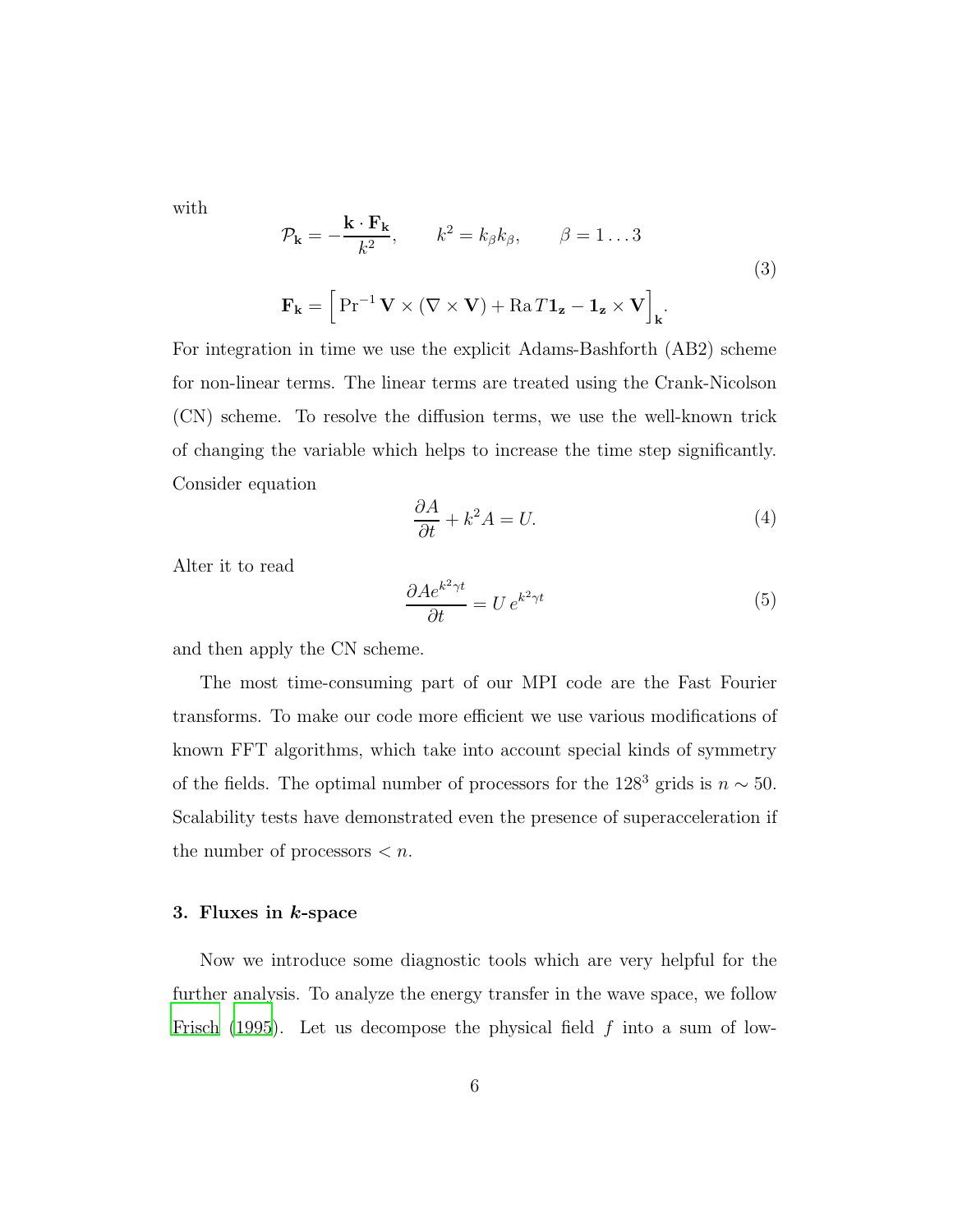frequency and high-frequency counterparts:  $f(\mathbf{r}) = f^{\langle \mathbf{r} \rangle} + f^{\rangle}(\mathbf{r})$ , where

$$
f^{<}(\mathbf{r}) = \sum_{|k| \le K} \widehat{f}_k e^{i\mathbf{k}\mathbf{r}}, \qquad f^{>}(\mathbf{r}) = \sum_{|k| > K} \widehat{f}_k e^{i\mathbf{k}\mathbf{r}}.
$$
 (6)

For any periodical functions  $f$  and  $g$  one has the relation [\(Frisch](#page-19-8), [1995](#page-19-8)):

$$
\langle \frac{\partial f}{\partial x} \rangle = 0, \qquad \langle \frac{\partial g}{\partial x} \rangle = 0,
$$
  

$$
\langle g \frac{\partial f}{\partial x} \rangle = -\langle f \frac{\partial g}{\partial x} \rangle, \qquad \langle f^{\rangle} g^{\langle \rangle} \rangle = 0,
$$
 (7)

where

$$
\langle f(\mathbf{r}) \rangle = \mathcal{V}^{-1} \int\limits_{\mathcal{V}} f(\mathbf{r}) d\mathbf{r}^3 \tag{8}
$$

stands for averaging  $f$  over volume  $V$ . Multiplying the Navier-Stokes equation by  $V^{\leq}$  one derives the equation for  $E^{\leq}$  in sphere  $k < K$ :

$$
2^{-1} E Pr^{-1} \left[ \frac{\partial \left\langle V_i^{\langle \cdot} V_i^{\langle \cdot \rangle} \right\rangle}{\partial t} + \Pi(K) \right] = \text{Ra} \left\langle T^{\langle \cdot \rangle} V_z^{\langle \cdot \rangle} \right\rangle - E \left\langle (\nabla \omega^{\langle \cdot \rangle})^2 \right\rangle, \quad (9)
$$

where the integral flux of kinetic energy from the region  $k > K$  to  $k \leq K$ reads

<span id="page-6-0"></span>
$$
\Pi(K) = \left\langle V_i^{\lt} \cdot \left( V_j \cdot \nabla_j \right) V_i \right\rangle, \tag{10}
$$

with a summation over the repeating indexes  $i = 1...3$ . Note, that flux of the Coriolis force is zero:  $-(\mathbf{V} \times \mathbf{V}^{\ltimes})_z = -(\mathbf{V}^{\ltimes} \times \mathbf{V}^{\ltimes})_z - (\mathbf{V}^{\gt} \times \mathbf{V}^{\ltimes})_z = 0.$ The first term in sum is zero due to vector identity and the second due to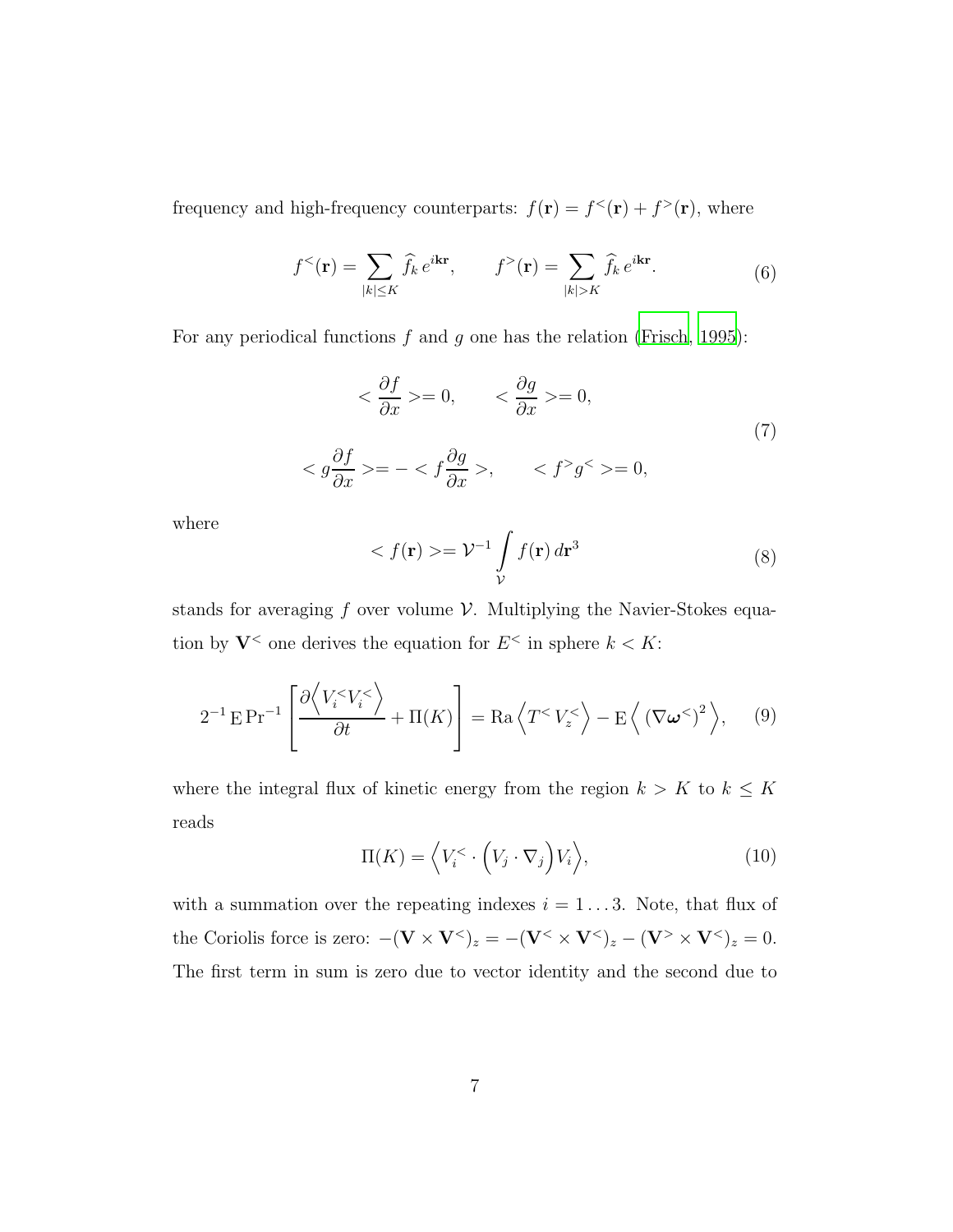(5). Introducing the local flux  $T_K$ :

$$
T_K(k) = -\frac{\partial \Pi(k)}{\partial k}, \qquad \int_{k=0}^{\infty} T_K(k) \, dk = 0,\tag{11}
$$

where we have changed K to k, leads to the obvious relation for  $E$  in k-space:

<span id="page-7-0"></span>
$$
\frac{\partial E(k)}{\partial t} = T_K(k) + F(k) + D(k),\tag{12}
$$

where  $E(k) = \frac{1}{2}$ 2  $\frac{\partial}{\partial k}$  < **V**<sup>2</sup><sub>k</sub> > is the change of the kinetic energy at k,  $F(k)$  = Ra Pr E  $\frac{\partial}{\partial k}$  <  $TV_z^{\lt}$  > is the work produced by the Archemedean force, and  $D(k) = -\Pr k^2 E(k)$  is the viscous dissipation. Equation [\(12\)](#page-7-0) describes the current flux of the kinetic energy through wave number  $k$ .

To describe a triad interaction mechanism, we can also ask the question: "What is the form of the energy balance equation which describes the transfer of the energy from wave numbers  $Q$  and  $P$  to  $K$ ?" A similar manipulation with the Navier-Stokes equation yields:

$$
\frac{\partial E(K)}{\partial t} = T_3 + A(K) + D(K),\tag{13}
$$

where  $E(K)$ ,  $D(K)$  have the same form as in [\(12\)](#page-7-0), and  $T_3 = \langle V_i(K) \cdot (V_j(P)) \cdot$  $\nabla_j V_i(Q)$ ,  $A(K) = \frac{\operatorname{RaPr}}{\Gamma}$ E  $\langle T(K)V_z(K)\rangle.$ 

It is also useful to introduce function  $T_2(K,Q) = \int T_3(K,Q,P) dP$ . In general, one needs an explanation. It is possible to show that  $T_2$  is the energy flux from harmonic  $Q$  to harmonic  $K$  (see the references in [\(Alexakis et al.](#page-18-6),  $(2007)$  $(2007)$  $(2007)$ ). The analysis of  $T_2$  allows us to estimate whether the flux is lo-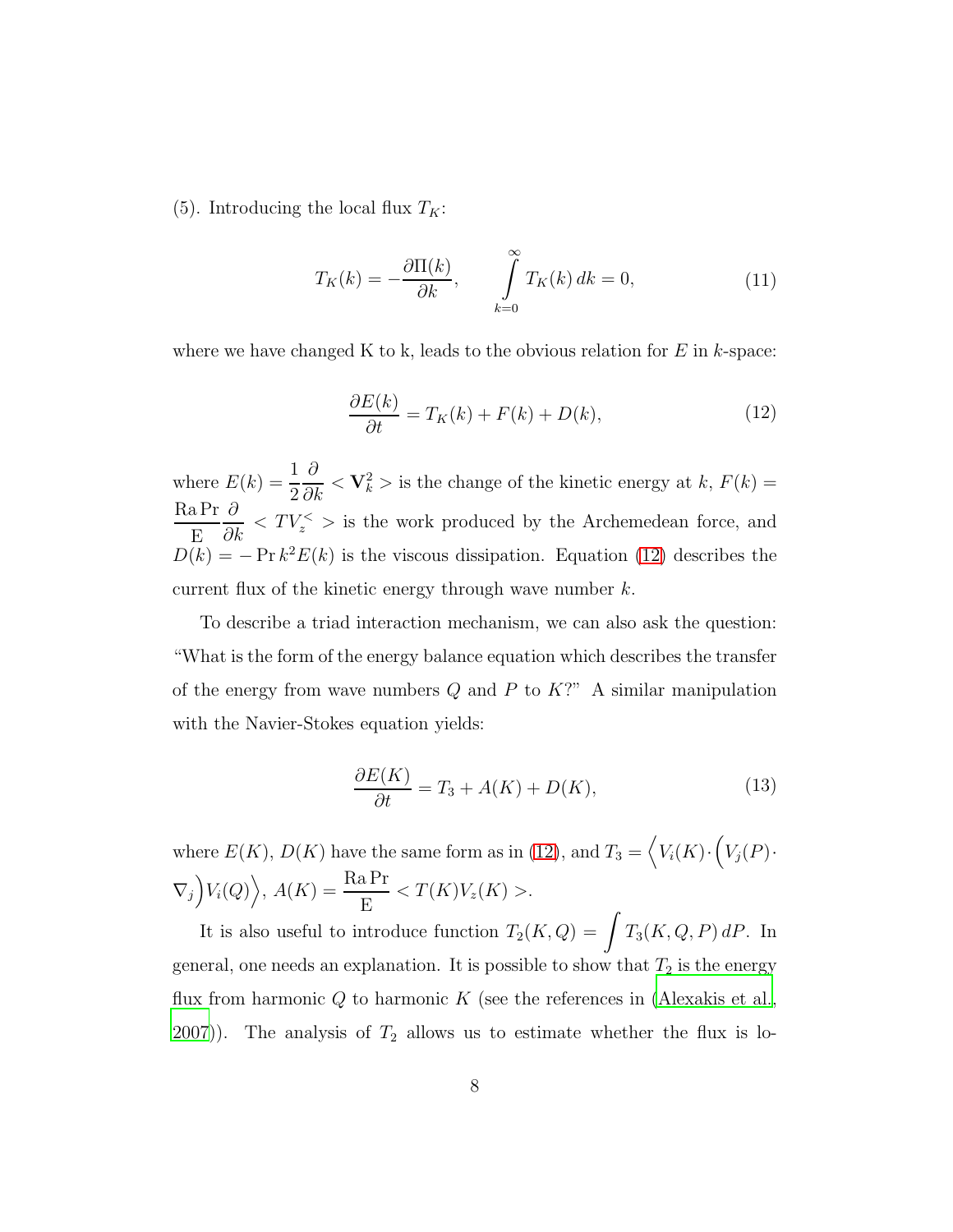cal or not, but not the locality of the interaction itself. The study of  $T_3$ allow us to recover the full structure of the wave triangle and to explain whether the interaction itself is local. We also note some useful properties of function  $T_2$ : for the arbitrary periodical (or random homogeneous) nondivergent fields  $\mathbf{u}(Q)$ ,  $\mathbf{w}(K)$  and V one has [\(Verma, 2004;](#page-20-7) [Alexakis et al., 2005\)](#page-18-7):  $T_2^{uw}(Q, K) = -T_2^{wu}(K, Q)$ , where  $T_2^{uw}(Q, K) = \langle u_i(K) \cdot (V_j \cdot \nabla_j) w_i(Q) \rangle$ ,  $T_{wu}(Q, K) = \langle w_i(Q) \cdot (V_j \cdot \nabla_j) u_i(K) \rangle$ , which corresponds to the balance of the energy received by shell  $K$  from shell  $Q$  to that one given by  $Q$  to  $K$ . In the next paragraph, we consider the properties of fluxes  $T_K$ ,  $T_2$ ,  $T_3$  on an example of model [\(1\)](#page-3-0) and find how they change when rotation is switched on.

### 4. Basic properties of the fields

The onset of convection in the plane infinite layer is a threshold phenomenon which occurs with the increase of the Rayleigh number to its critical value, Ra<sup>cr</sup>. Here we consider three regimes of convection. We consider simulations without rotation similar to [\(Meneguzzi and Pouquet](#page-19-9), [1989](#page-19-9)) (but without the magnetic field) and with rotation for two regimes with different amplitudes of the heat sources. All simulations were carried out using a quite rough grid,  $N = 64^3$ , which helped us to present the statistics for the  $T_3$  fluxes. Here are the regimes:

NR: Regime without rotation (the Coriolis term is dropped)<sup>[2](#page-8-0)</sup>, Ra =  $9 \cdot 10^5$ ,

<span id="page-8-0"></span><sup>&</sup>lt;sup>2</sup>As there is no rotation, Ra and E do not retain their physical meaning defined in Section 2.1. More details on parametrization of non-rotational magnetoconvection can be found in [\(Meneguzzi and Pouquet, 1989\)](#page-19-9).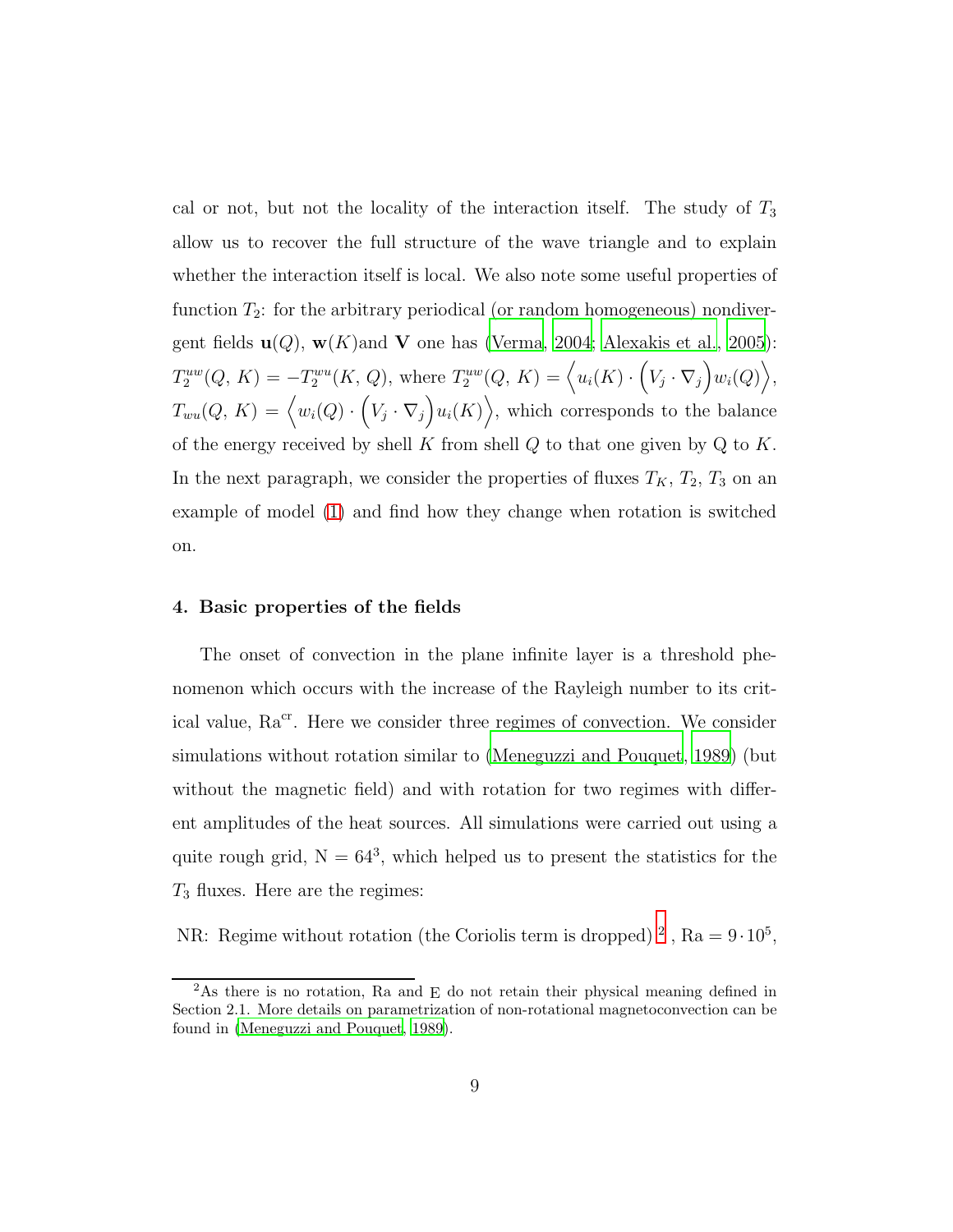$Pr = 1, E = 1, Re \sim 700.$ 

R1: Regime with rotation,  $Ra = 4 \cdot 10^2$ ,  $Pr = 1$ ,  $E = 2 \cdot 10^{-5}$ ,  $Re \sim 200$ .

R2: Regime with rotation, Ra =  $1 \cdot 10^3$ , Pr = 1, E =  $2 \cdot 10^{-5}$ , Re  $\sim 10^4$ .

Regime NR in Fig[.1](#page-21-0) corresponds to turbulent convection without rotation [3](#page-9-0) with a quasi-periodic in time behavior of the kinetic energy  $E_K(t)$ . Note that a small-scale hydrodynamic helicity appears  $\mathcal{H}^{\mathcal{H}} = \mathbf{V} \cdot \text{rot} \mathbf{V}$ . For the case without rotation, because of the absence of a preferred direction, the mean helicity  $\mathcal{H}_{\mathcal{V}}^{\mathcal{H}}$  is zero, see Fig[.3.](#page-23-0) One can find the details of the problem in [\(Moffatt](#page-19-10), [1978;](#page-19-10) [Krause et al.](#page-19-11), [1980;](#page-19-11) [Zeldovich et al., 1983](#page-20-8)). See also the results of DNS in [\(Meneguzzi and Pouquet](#page-19-9), [1989](#page-19-9)).

Convection with rotation is characterized by the appearance of numerous vertical rotating columns (cyclones and anticyclones). Their number is defined by the Ekman number as  $k_c \sim E^{-1/3}$  [\(Chandrasekhar](#page-18-2), [1961](#page-18-2); [Roberts](#page-20-1), [1965](#page-20-1); [Busse](#page-18-3), [1970\)](#page-18-3), see also the review by [Jones \(2000](#page-19-6)) for details. For  $E \ll 1$  the number of cyclones and anticyclones is the same, whereas in the solar-like regimes, where the Coriolis and inertial terms are comparable, the cyclones dominate [\(Sreenivasan and Davidson](#page-20-9), [2008](#page-20-9)). For the liquid core of the Earth, E  $\sim 10^{-15}$ . It leads to  $k_c \sim 10^5$  which is still impossible for DNS. Usually one is able to arrive at regimes with  $E = 10^{-4} \div 10^{-6}$  [\(Jones](#page-19-6), [2000\)](#page-19-6). The purpose of DNS is to find an asymptotic regime and then to extrapolate the results of the simulations to the terrestrial parameters. The side effect of such cyclonic convection is the decrease of the energy scale of the system and,

<span id="page-9-0"></span><sup>&</sup>lt;sup>3</sup>As at the onset of convection the horizontal scales  $L_x = L_y$  of the convective cell are larger than the vertical scale  $L_z$ , the box for simulations is usually longer in  $x$ -,y-directions. Here  $L_x = L_y = 5L_z \equiv 5L$ .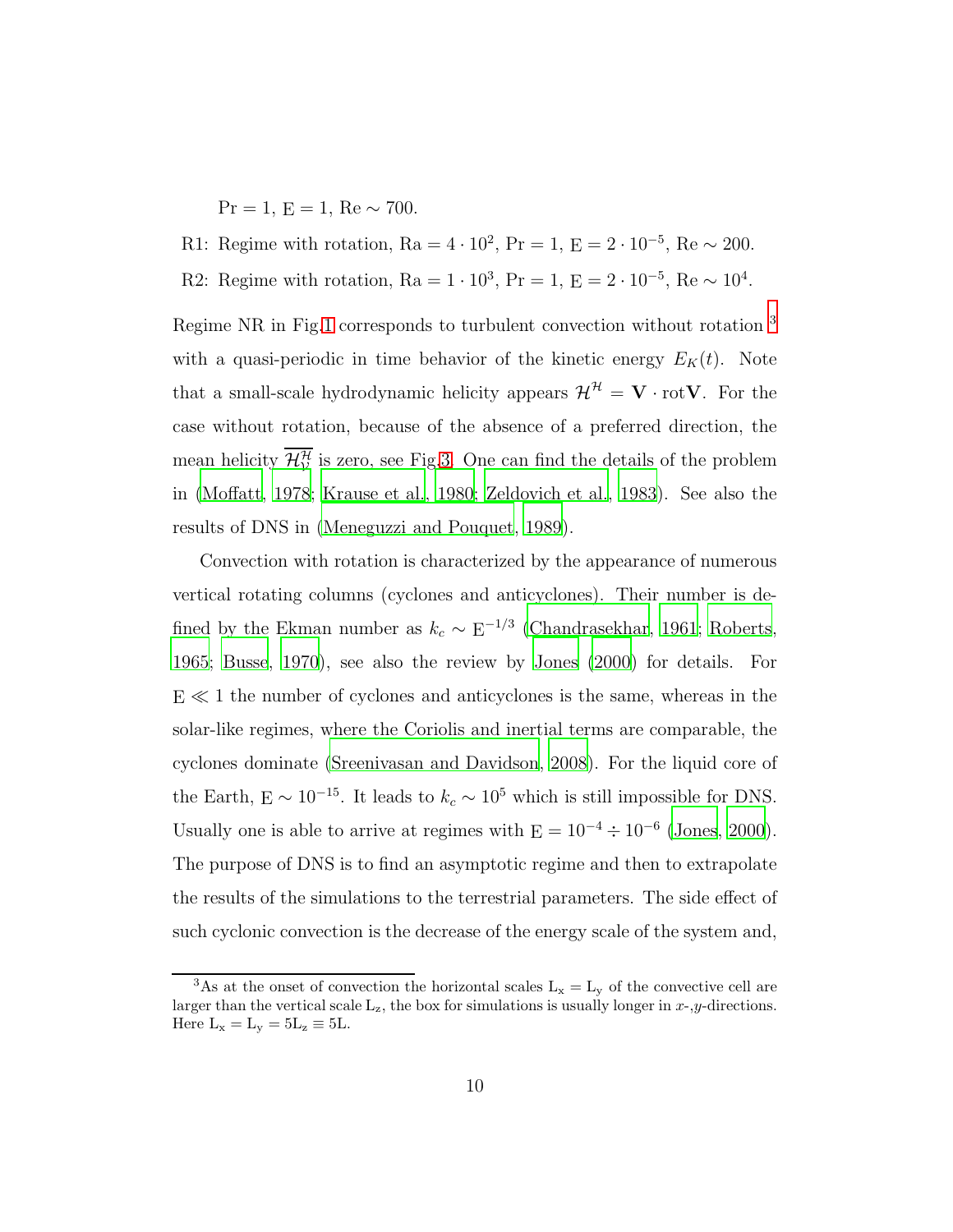as a result, the increase of viscous dissipation: the critical Rayleigh number depends on the Ekman number as  $Ra^{cr} \sim E^{-1/3}$ .

Regime R1 corresponds to the geostrophic state near the onset of convection, see Fig[.1.](#page-21-0) The increase of Ra (regime R2) leads to the suppression of the regular cyclones and appearance of the small scale flows in the z-direction, and deviation from the geostrophic state to the so-called quasi-geostrophic turbulence, see Fig[.2.](#page-22-0) The nonlinear term tends to the amplitude of the Coriolis force and pressure gradient, the temporal behavior of the system becomes chaotic. In both the cases (R1, R2) the mean non-zero helicity generates:  $\mathcal{H}^{\mathcal{H}} = \langle \mathbf{V} \cdot \text{rot} \mathbf{V} \rangle_{xy}$  (the average is taken over the  $(x, y)$  plane), see Fig[.3.](#page-23-0) As was mentioned before,  $\mathcal{H}^{\mathcal{H}}$  is zero for regime NR. For R2,  $\mathcal{H}^{\mathcal{H}}$  is close to the linear function in the main volume.

It is instructive to analyze the behavior of the kinetic energy as a function of depth for different components of the velocity field, see Fig[.4.](#page-24-0) The different behavior of the transverse  $E_K^{\perp} = (V_x^2 + V_y^2)/2$  and longitudinal  $E_K^{\parallel} = V_z^2/2$ components of the energy depends on the different boundary conditions. For the nonrotating case NR, the values of the components are comparable:  $\lambda_{\rm NR} =$  $E_K^\perp$  $2E_{K}^{||}$ K  $\Big|_{z=0.5} \sim 1$ , where the factor 2 appears because of the summation over the two horizontal directions. In contrast, for regime R1 in the vicinity of the central part of the volume, the transverse velocity changes its sign and, as a result, the ratio increases:  $\lambda_{\text{R1}} \sim 0.1$ . This reflects the symmetry property of the flow at the threshold of generation. It is interesting that the increase of Ra (regime R2) leads to reinforcing the anisotropy in the whole volume in the opposite direction:  $\lambda_{R1} \sim 5$ , i.e. at the rather large Ra and under strong rotation, vertical motions are suppressed with rotation.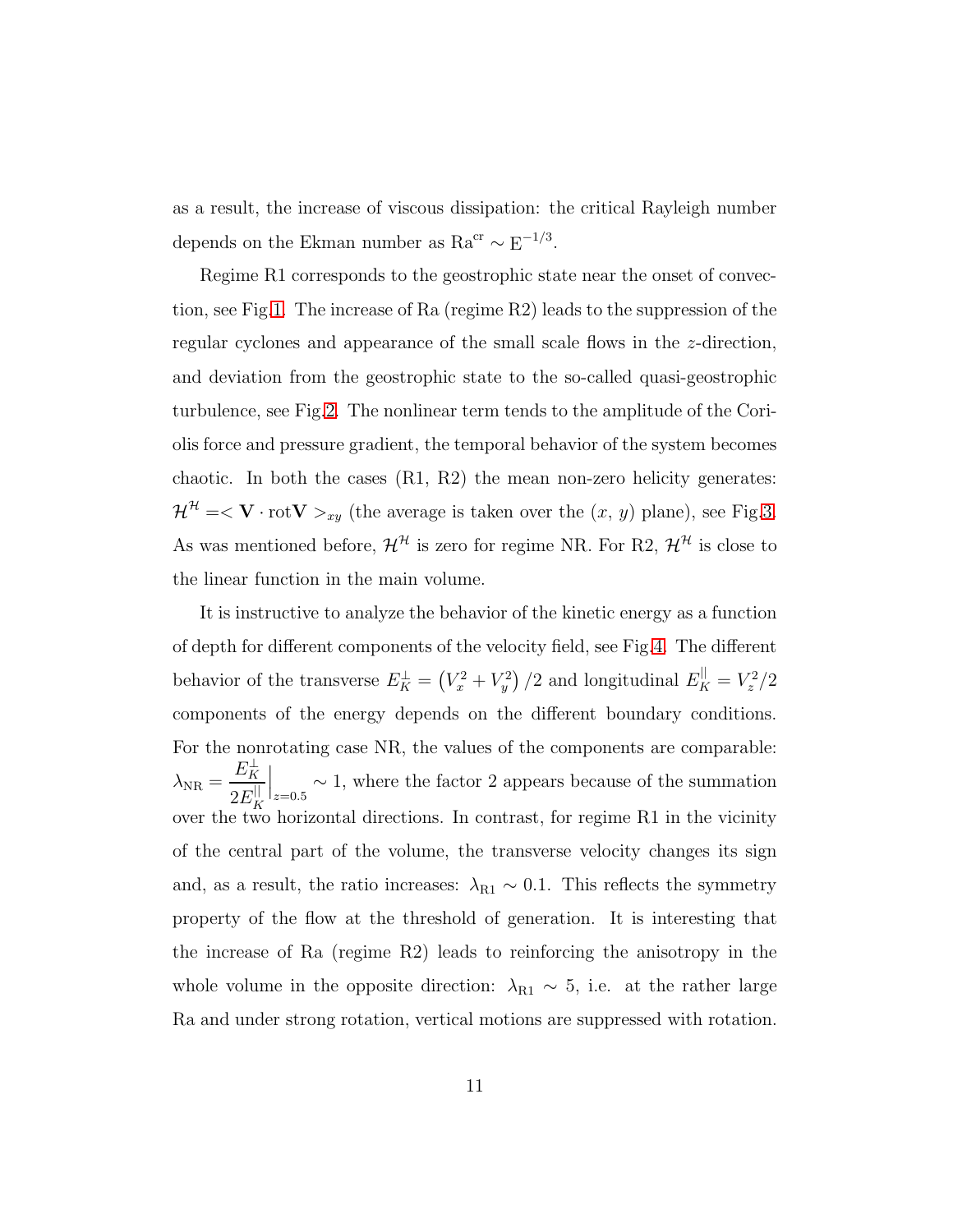This is the so-called degeneration of three dimensional convection to the twodimensional predicted by [\(Batchelor](#page-18-8), [1953\)](#page-18-8), see also the similar degeneration caused by a strong mean magnetic field [\(Kraichnan](#page-19-12), [1965](#page-19-12)). Also, the increase of Re  $(R2)$  goes with the appearance of the layer structures at  $z = 0$ , 1. The latter is connected with the formation of a thermal boundary layer, thickness  $\delta_T \sim \mathrm{Ra}^{-1/3}.$ 

## 5. Spectra of the fields and fluxes in the wave space

Here we continue our analysis of the fluxes in k-space performed in [Reshetnyak and Hejda](#page-20-5) [\(2008\)](#page-20-5) and consider anisotropy effects. For our regimes, we shell consider the integral spectrum of kinetic energy  $E_K(k)$ , as well as its longitudinal  $E_K^{\parallel}(k_{\parallel}) = \int \int E_K(k_x, k_y, k_z) \, dk_x dk_y$  and transverse  $E$  $\frac{1}{K}(k_\perp)=\int E_K(k_x,k_y,k_z)\,dk_z$ spectra, where  $k_{\perp}^2 = k_x^2 + k_y^2$ ,  $k_{\parallel} \equiv k_z$ . For regime NR, the spectral estimates are close to the Kolmogorov dependence  $\sim k^{-5/3}$ , see Fig[.5.](#page-25-0) In other words, the spectra for NR are isotropic. It corresponds to the isotropic form of the convective cells at the main scale of the box.

The spectra of convection with rotation differ from those for NR. Regime R1 is close to the onset of convection. The integral spectrum demonstrates a well-pronounced maximum, which corresponds to the scale of cyclones  $k_c \sim 8.$ The increase of Ra (R2) fills the gap for  $k < k_c$  and the spectrum starts to resemble the spectrum without rotation.

Spectra  $E_K^{\perp}$  and  $E_K^{\parallel}$  for R1 are different: spectrum  $E_K^{\parallel}$  does not feel boundary  $k = k_c$ , whereas  $E_K^{\perp}$  at  $k < k_c$  is close to the white noise, and at large  $k_{\perp}$  the spectrum decays. For larger Ra,  $E_K^{\parallel}$  tends to Kolmogorov's asymptotic, and the transverse spectrum is still white for small  $k$  and close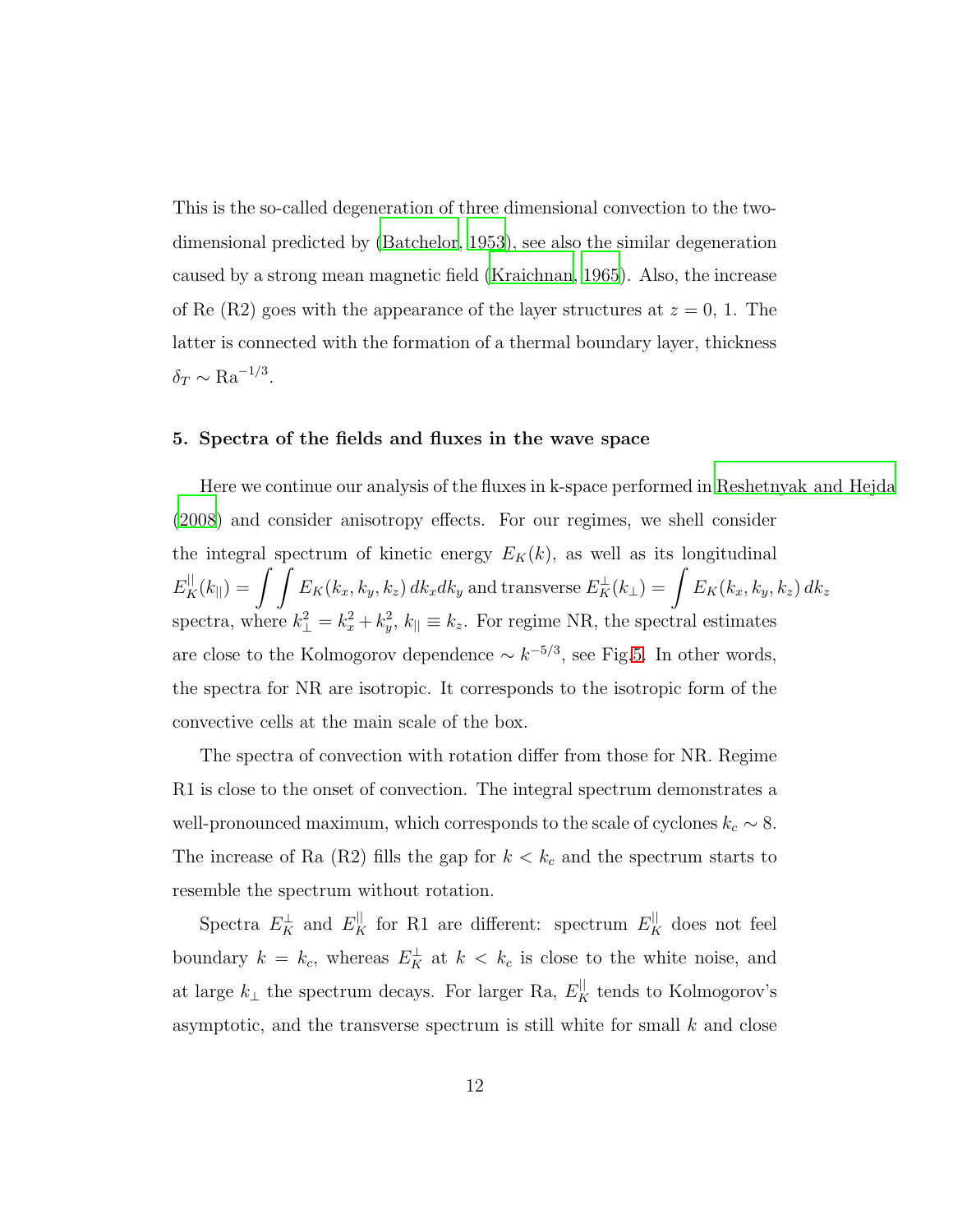to the one without rotation at  $k_{\perp} > k_c$ .

Note that for R1 and R2 the form of the integral spectrum  $E_K$  is defined by the form of its transverse component  $E_K^{\perp}$ .

The apparent similarity in the spectra for NR and R2 does not mean that the physics of the processes are similar. In this respect we remind the reader that the two-dimensional turbulence with inverse cascades and the three-dimensional turbulence with direct cascades have the same slope of  $"$ -5/3" for the kinetic energy spectrum [\(Kraichnan and Montgomery](#page-19-13), [1980\)](#page-19-13). However, the directions of the energy transfer through the spectrum in these two examples are opposite.

Fig[.6](#page-26-0) shows the fluxes of the kinetic  $T_K$  energies for the regimes mentioned above. At first we consider the integral over all directions. Regime NR for  $T_K$ demonstrates the well-known behavior for the direct Kolmogorov cascade in 3D. For large scales  $T_K < 0$ , these scales are donors and provide energy to the system. On the other hand, the harmonics with large  $k$  absorb energy. The two-dimensional turbulence exhibits mirror-symmetrical behavior relative to the axis of the abscissa [\(Kraichnan and Montgomery](#page-19-13), [1980\)](#page-19-13). In this case the energy cascade is inverse.

Rotation essentially changes the behavior of the fluxes of kinetic energy. The leading order wave number is  $k_c$ . For  $k > k_c$  we also observe the direct cascade of energy  $T_K > 0$ . The maximum of  $T_K$  is shifted relative to the maximum of the energy to large  $k$ ; the larger Re, the stronger the shift. For  $k < k_c$ , the behavior is more complex: for small k, the inverse cascade of kinetic energy takes place,  $T_K > 0$ . It is very tempting to associate this small region with the appearance of coherent structures, see [\(Tabeling](#page-20-10), [2002\)](#page-20-10). On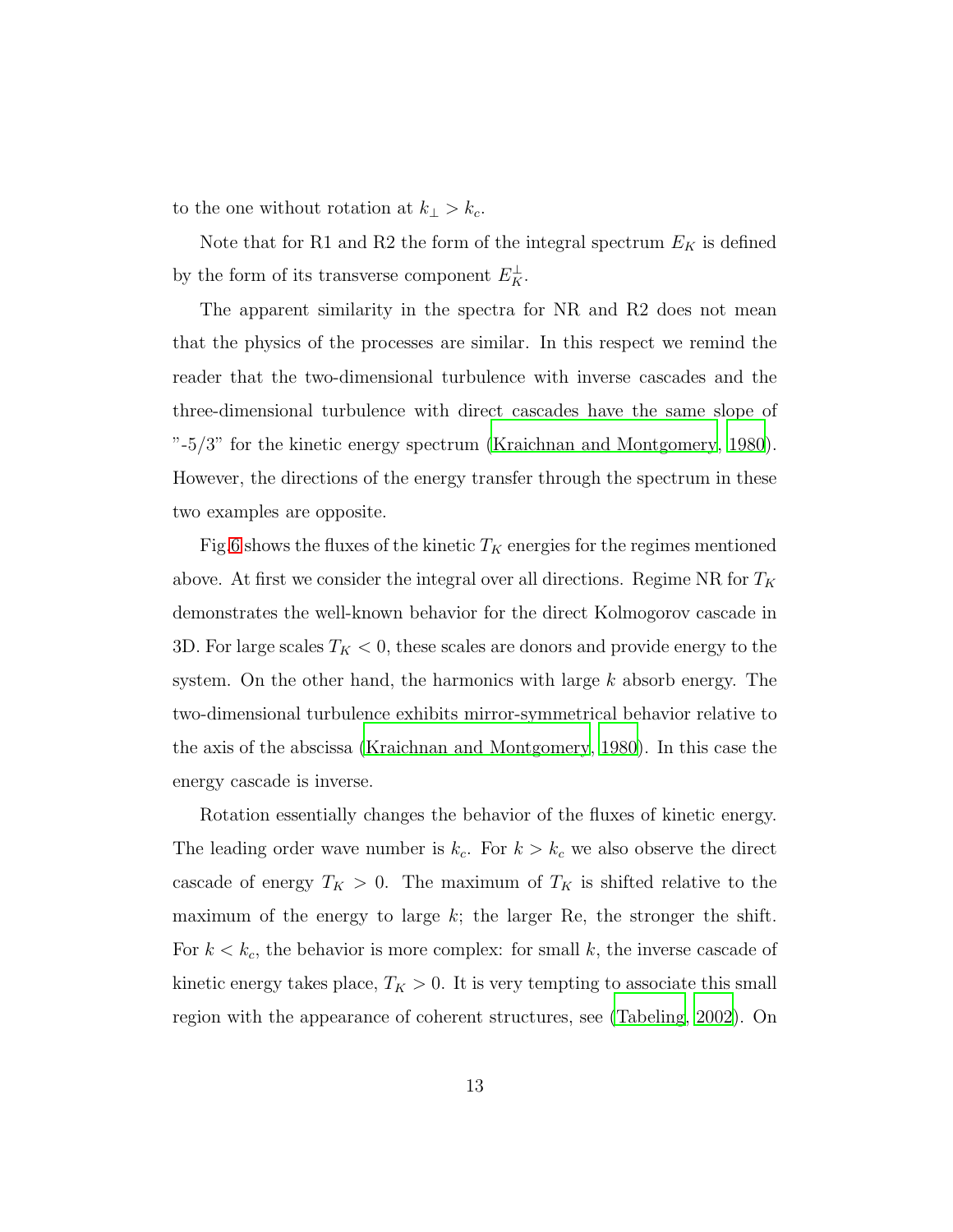the other hand, for the larger region of  $k$   $(0 \dots k_c)$  we still have the direct cascade  $T_K$  < 0. The increase of Re leads to the narrowing of the region with the inverse cascade and to the increase of the inverse flux. One may suggest that the change of the sign of flux  $T_K$  at  $k < k_c$  is connected with the appearance of the non-local energy transfer: so that the energy to the large-scales  $k_1$  comes from modes  $|k_2| \sim |k_3| \gg |k_1|, k_1 = k_2 + k_3$  [\(Waleffe](#page-20-11), [1992](#page-20-11)). Hence, in the case of rotation, two cascades of kinetic energy (direct and inverse) take place simultaneously. As shown in the simulations for the higher resolution [\(Reshetnyak and Hejda](#page-20-5), [2008\)](#page-20-5) these results do not depend on the presence of the magnetic field, if the kinetic and magnetic energies are comparable in order of magnitude.

To estimate the anisotropy of the fluxes, we decompose  $T_K$  into the sum of the transverse  $T_K^{\perp}$  and longitudinal  $T_K^{\parallel}$  parts, so that in Eq.[\(10\)](#page-6-0) the summation over index j was used for  $j = 1...2$  and  $j = 3$ , respectively. For all three regimes, the fluxes in the z-direction are much smaller than in the horizontal plane, however, the form of  $T_K^{\parallel}$  are similar to that of  $T_K$ . This asymmetry can be explained as follows. Obviously, flux  $\Pi_K^{\parallel} \sim V_z^{\lt}$  $\partial E_K$  $rac{\overline{a}}{\partial z}$  is small for geostrophic flows. For NR, it is also small because the kinetic energy does not change too much along the length of the plumes in the zdirection in the main volume. As regards the boundaries  $z = 0, 1, V_z$  is small there. That is why the main contribution to  $\Pi_K$  yields the transverse flux:  $\Pi_K^{\perp} \sim \mathbf{V}_{\perp}^{\lt} \cdot \nabla_{\perp} E_K$ . This asymmetry distinguishes all three regimes from the homogeneous, isotropic models.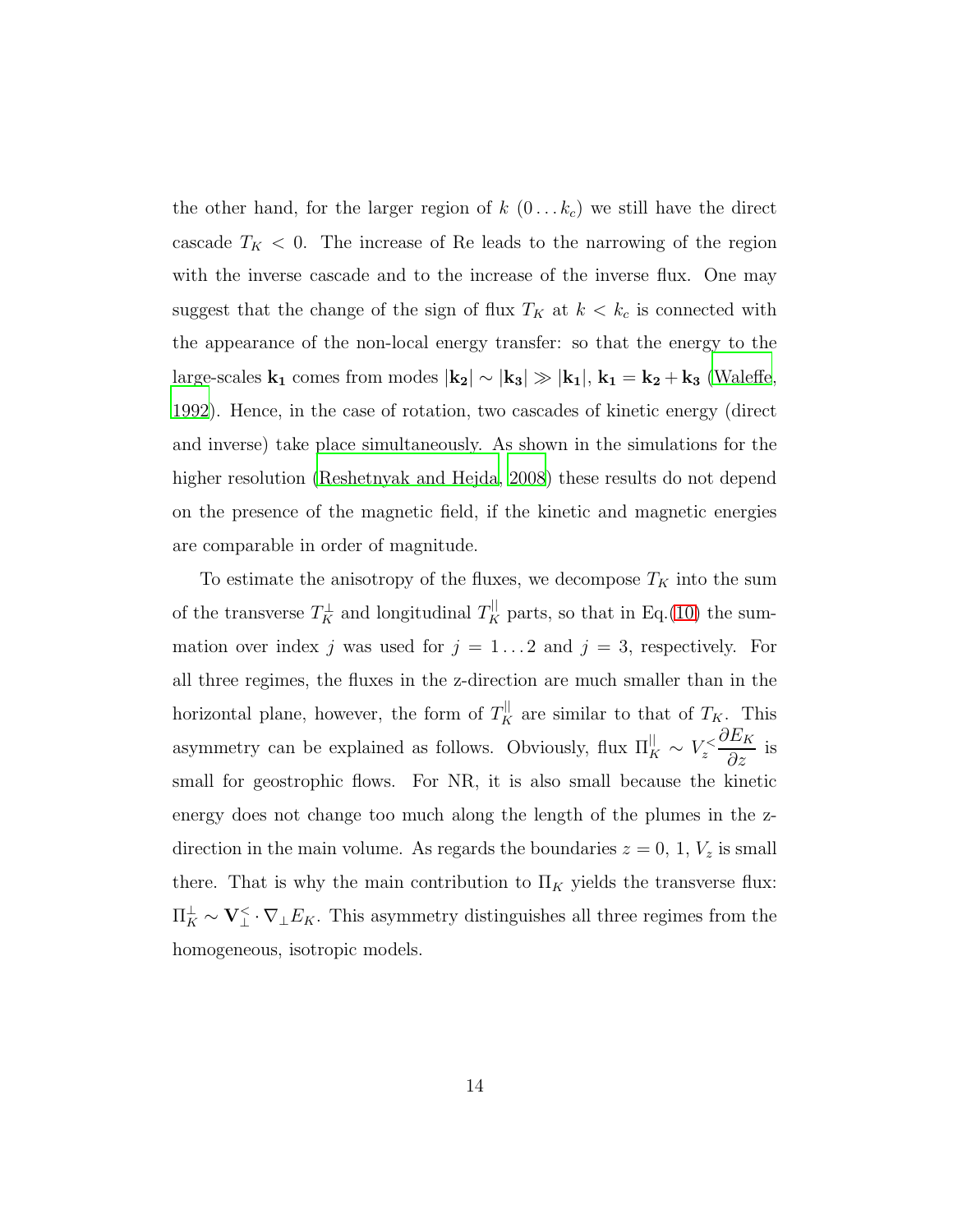## 6. Locality of the energy transfer

Let us consider the structure of the triad interactions. Fig[.7](#page-27-0) is a diagram of the antisymmetric (with respect to the diagonal  $K = Q$ ) fluxes  $T_2$  for regimes NR, R1, R2. For NR, the results are similar to the case with the imposed force in [Alexakis et al. \(2007](#page-18-6)): harmonics with  $K > Q$  take the energy from harmonics with  $K < Q$  (direct cascade of the energy). The maximum of the energy flux corresponds to the closest to the diagonal harmonics with  $K \sim Q$ , i.e. the local energy transfer exists. Note that there are regions (i.e.  $Q = 5, K = 20$ ), in which there is a nonlocal inverse cascade of energy. Omitting these details, the whole behavior is close to the idealized Kolmogorov scenario. As a matter of convenience, we present the diagrams as a function of  $K - Q$  in Fig[.8.](#page-28-0) This clearly demonstrates the existence of the direct cascade, as well as the local interactions with the local energy transfer.

The rotation changes the behavior of  $T_2$  at  $k < k_c$ , leaving it unchanged at  $k > k_c$ . We shall consider it in more detail. The positions of the extrema are near to  $k_c$ , where the energy transfers to the region of k larger than the leading mode  $k_c$ . On the other hand, at  $k < k_c$  the flux decreases, which corresponds to the approach to the state of statistical equilibrium, observed in Fig[.6.](#page-26-0) On the larger scale (see Fig[.7\(](#page-27-0)3)) we resolve the finer structure at small  $k$ : region A with a direct cascade of energy, but with an equiprobable energy transfer from the small  $Q \sim K$ , as well as from the rather large  $Q \sim 4K$ . Region B with an inverse cascade (as well as in region A with the weak energy flux of the order of  $1/10$  of its maximal absolute value) has an elongated strip-like form from  $Q \sim K$  to  $Q \sim 10K$ . This corresponds to the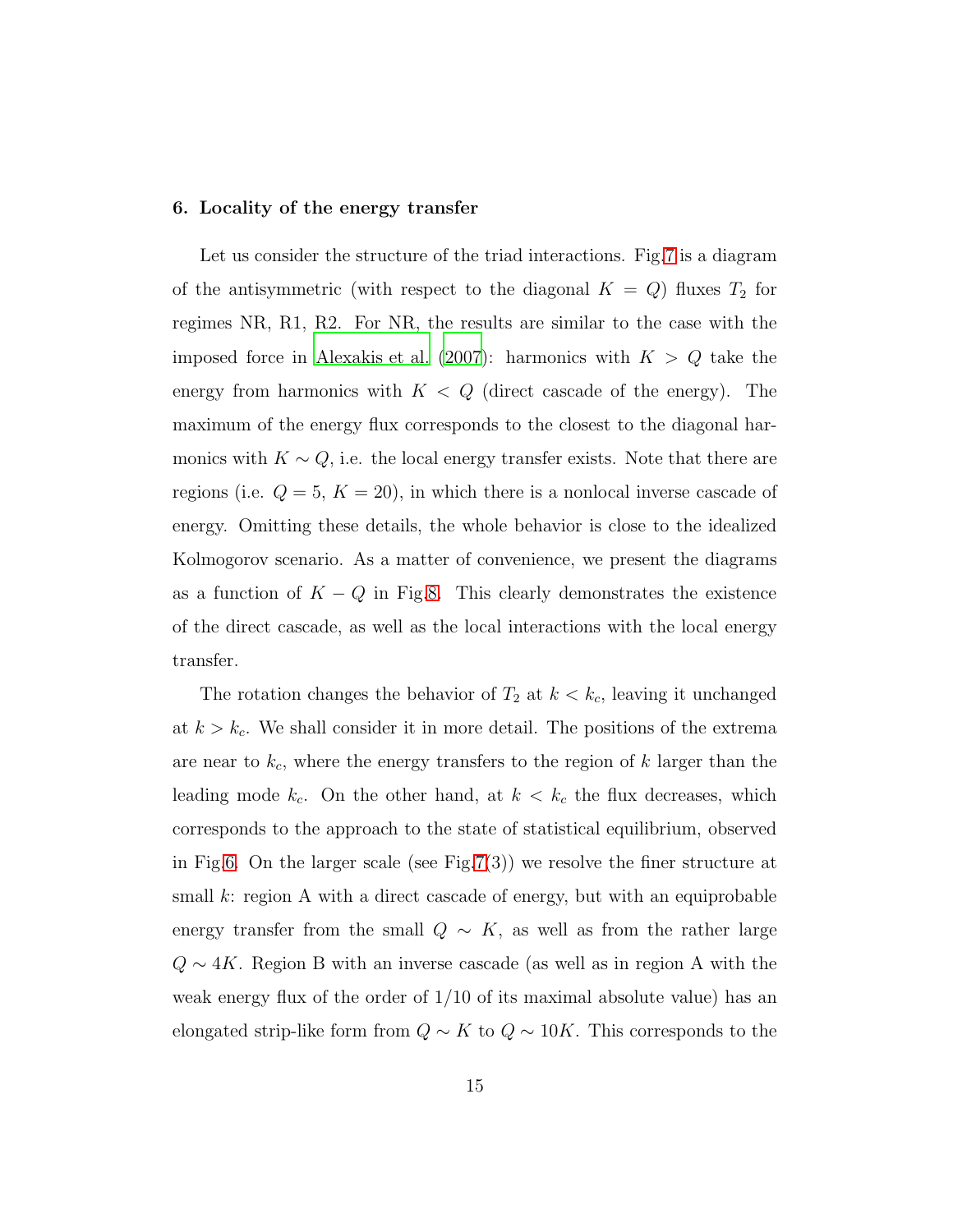occurrence of the small negative minimum at  $K > Q<sup>4</sup>$  $K > Q<sup>4</sup>$  $K > Q<sup>4</sup>$ .

The increase of Ra (regime R2) leads to the shift of the region with the inverse cascade in the direction of the small  $Q$  and  $K > Q$ . As before, we observe the equilibrium state at  $k < k_c$ . This regime exhibits a longer interval of the wave numbers at  $k > k_c$  with local energy transfer and the direct cascade. The relative input of the region with the inverse cascade becomes smaller, see Fig[.8\(](#page-28-0)3) and at the same time this input shifts to the large-scale field at  $k \ll k_c$ , which can be interesting for geodynamo applications, where  $k_c \sim 10^5$  and the geomagnetic field generation regions  $(k \sim 1 \div 10^3$  for the typical magnetic Reynolds number  $R_m \sim 10^2 \div 10^3$  are separated at least by some orders of magnitude of  $k$ .

### 7. Locality of interactions

Let us consider the properties of function  $T_3$  for three regimes in more details. Because of the symmetry of the problem, we expect that  $T_3(K, P, Q)$  $T_3(K, Q, P)$ , which was used in constructing the discrete analog of the operator. The case without rotation, see Fig.  $9(1, 2)$  demonstrates a quite interesting result: the largest input to the energy flux for mode  $K$  comes from two sources: from the  $P \leq K$ ,  $Q \ll P$  and  $Q \leq K$ ,  $P \ll Q$ . In other words the wave triangle  $(K, P, Q)$  is isosceles with a small angle between the equal sides  $\angle(K, P)$  or  $\angle(K, Q)$ . Taking into account that, according to Fig[.8,](#page-28-0) the energy transfers to  $K$  from the closest smaller wave number, we come to conclusion that the third small vector is a catalyzer in the interaction while

<span id="page-15-0"></span><sup>&</sup>lt;sup>4</sup>We do not consider the behavior of function  $T_2$  at  $K < Q$  (regions C and D), because of its antisymmetry.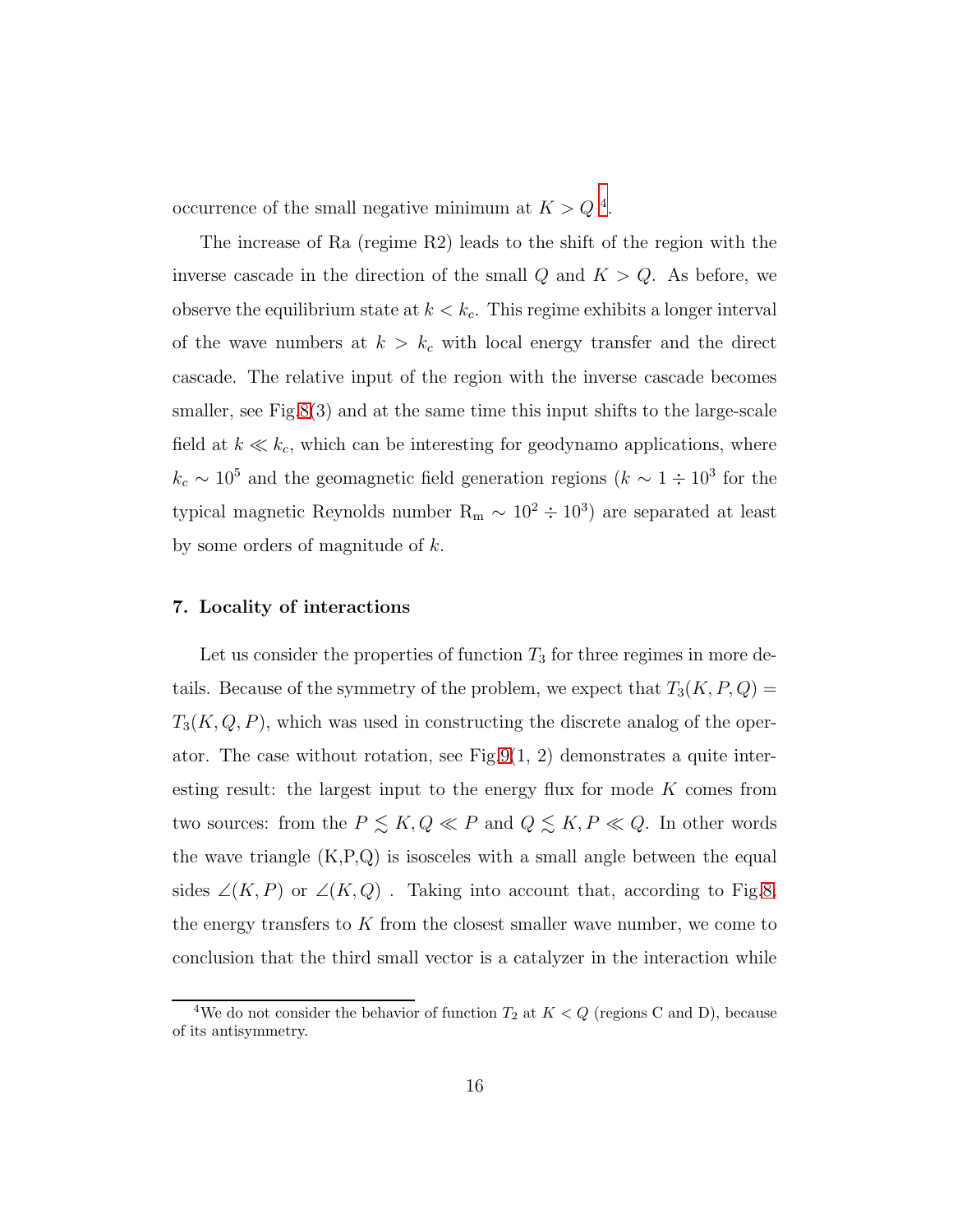participating in the interaction this high-frequency wave does not provide to the wave  $K$  itself with energy. This result is beyond the classical Kolmogorov scenario, according which the wave triangle is an equilateral, i.e. not only the energy transfer is local, but the interaction as well. There are two reasons for this discrepancy. Having in mind the results of [Alexakis et al. \(2007\)](#page-18-6), we connect this result with a shortness of the considered spectra. On the other hand, it can be caused by anisotropy concerned with the gravity force. In this connection, it is known that, even for the larger Reynolds numbers in the problem with the imposed external force, the anisotropy on small scales can be substantial [\(Zhou, Yeung](#page-20-12), [1996](#page-20-12)).

Our modeling demonstrates that there is a strong correlation of the fluxes on small scales with a buoyancy force on main scale. For this purpose, we introduce function  $r(K) = \int T_3 \cdot \max(P/Q, Q/P) dP dQ / \int T_3 dP dQ$  $(P, Q > 0)$ , see Fig[.10.](#page-30-0) Virtually, for all K the angle  $\alpha(K) = \int f \cdot T_3 dP dQ / \int T_3 dP dQ (f = (P^2 + Q^2 - K^2)/2PQ)$  between vectors  $\bf{p}$  and  $\bf{q}$  is about 100 $^{\circ}$ , i.e. the modes, which take part in the interaction, are orthogonal in the wave space.

In the case with rotation the structure of the triangle with small Ra differs from the case without rotation. The particular wave interacts with the set of the waves - see the cross-structure of the diagram in Fig[.10.](#page-30-0) This can be done by increasing the angle between vectors **p** and **q**. Note that  $P \sim Q$  for small  $K$  and  $P$ , see Fig[.10.](#page-30-0)

There is a well-pronounced inverse cascade of energy for small  $K$ , see Fig[.9:](#page-29-0) harmonic  $K = 7$  receives energy from the higher wave numbers, transfering the energy, in its turn, to shorter waves. For the larger  $K$ , there is a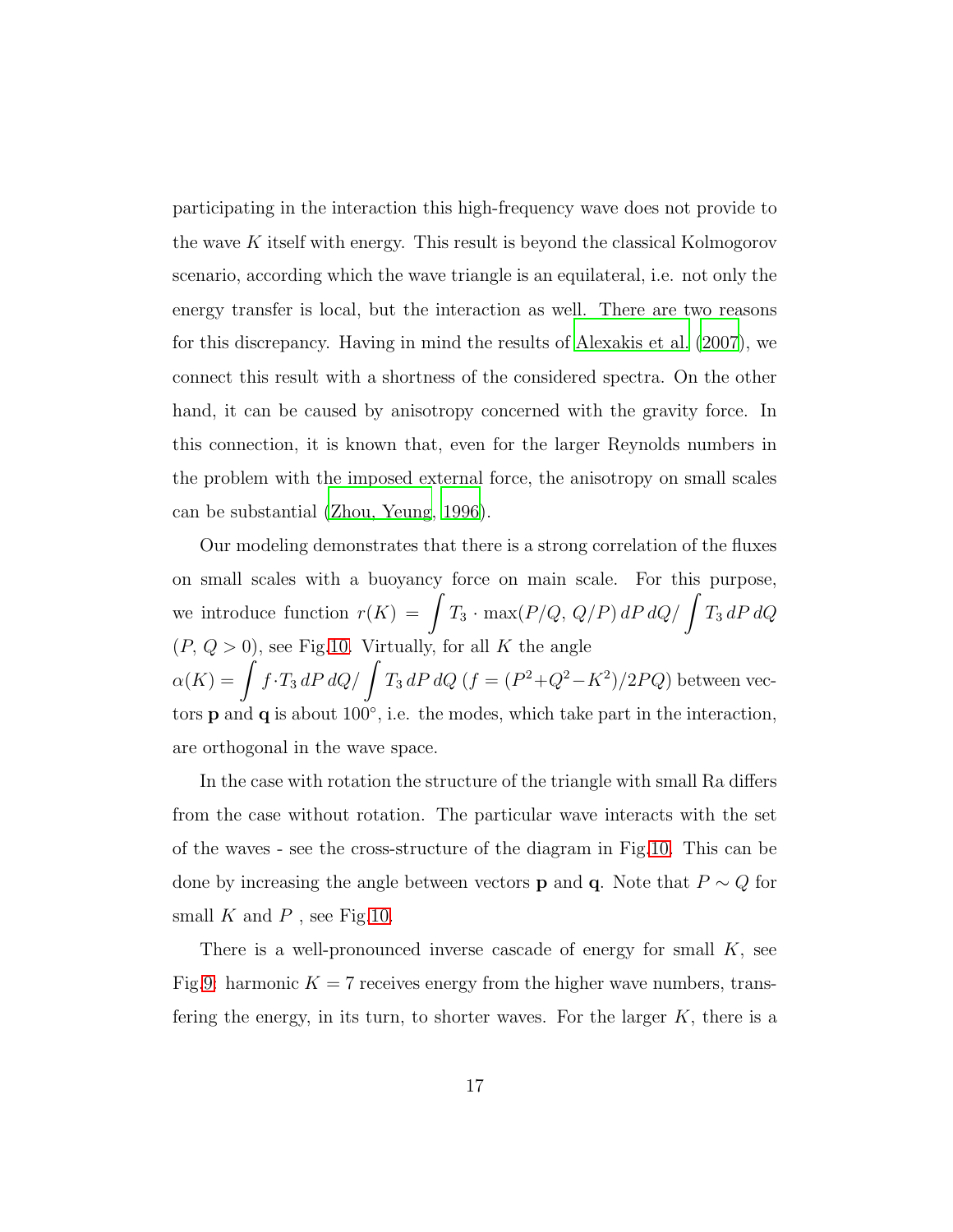state with  $P \sim Q$  and  $\alpha \sim 100^{\circ}$ . In contrast to the case without rotation, the energy input to  $K$  is made by waves  $P\sim Q\approx 0.7K.$  The increase of Ra leads to the intermediate state.

# 8. Conclusion

To summarize the main results of the paper: the rotation sufficiently changes the structure of the flows in the physical space and its spectral properties. The introduction of rotation leads to the transformation of the typical Rayleigh-Benar cellular convection to cyclonic form. In general, the rotation suppresses convection due to enhanced dissipation: the horizontal scale of the cyclone is  $E^{-1/3}$  times smaller than its vertical scale  $L_z$ . Moreover, the rotation leads to the selective suppression of the motion along the axis of rotation ( $\lambda_{\text{R2}} \ll 1$ ) and it also upsets the mirror-reflecting symmetry of the system, which is reflected in the non-zero mean hydrodynamic helicity  $\overline{\mathcal{H}^{\mathcal{H}}} \neq 0.$ 

The behavior of the system in the regime with rotation with moderate Ra is very different for  $k > k_c$  and  $k < k_c$ . For  $k < k_c$  there is a weak inverse cascade with nonlocal interactions. It is possible to speak of statistical equilibrium when the energy exchange between the Fourier modes is absent. For  $k > k_c$ , the cascade is direct, however, the nonlocal flux from small  $k \sim k_c$ exists. The slopes of the spectra for  $k < k_c$  and  $k > k_c$  are different. For long waves, the spectrum is close to white noise, and for large  $k$ , the spectrum decays as  $k^{-3}$ .

We have demonstrated that, even in a pure hydrodynamic system without a magnetic field, a variety of different interactions occurs in the Fourier space.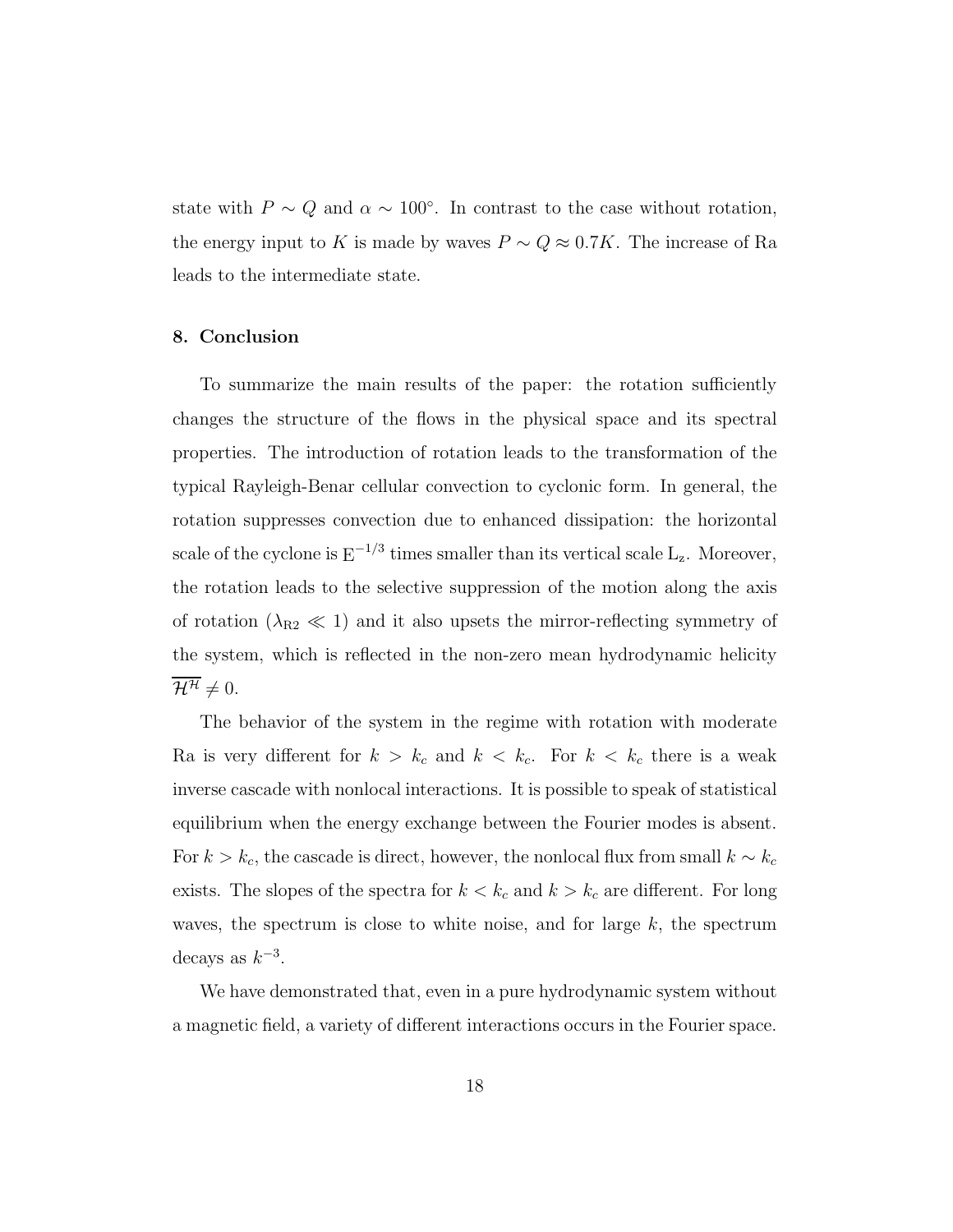This analysis could be used for adjusting semi-empirical turbulent models proposed for geodynamo purposes in the future. In such models, there should be agreement of the spectra and fluxes in the wave space for scales larger than the cut-off scale  $d_a$  with DNS of finer resolution. The nontrivial point here is the reproduction of the inverse cascades with  $d_c < d_a$ .

## References

- <span id="page-18-7"></span>Alexakis, A., Mininni, P.D., Pouquet, A., 2005. Shell to shell energy transfer in MHD. I. Steady state turbulence. Phys. Rev. E 72, 046301–046309.
- <span id="page-18-6"></span>Alexakis, A., Mininni, P.D., Pouquet, A., 2007. Turbulent cascades, transfer, and scale interactions in magnetohydrodynamics. New Journal of Physics. 298, 9, 1–20.
- <span id="page-18-8"></span>Batchelor, G. K., 1953. The theory of homogeneous turbulence, Cambridge University Press, Cambridge.
- <span id="page-18-0"></span>Braginsky, S.I., Meytlis, V.P., 1990. Local turbulence in the Earth's core Geophys. Astrophys. Fluid Dynamics. 55, 71–87.
- <span id="page-18-5"></span>Buffett, B., 2003. A comparison of subgrid-scale models for large-eddy simulations of convection in the Earth's core. Geophys. J. Int. 153, 753–765.
- <span id="page-18-3"></span>Busse, F. H., 1970. Thermal instabilities in rapidly rotating systems, J. Fluid Mech. 44, 441–460 .
- <span id="page-18-4"></span>Cattaneo, F., Emonet, T., Weiss, N., 2003. On the interaction between convection and magnetic fields. ApJ. 588. P.1183–1198.
- <span id="page-18-2"></span>Chandrasekhar, S., 1961. Hydrodynamic and hydromagnetic stability. Dover Publications. Inc., NY.
- <span id="page-18-1"></span>Constantin, P., 2002. Energy spectrum of quasigeostrophic turbulence. Phys. Rev. Lett. 89, 18, 184501–184504.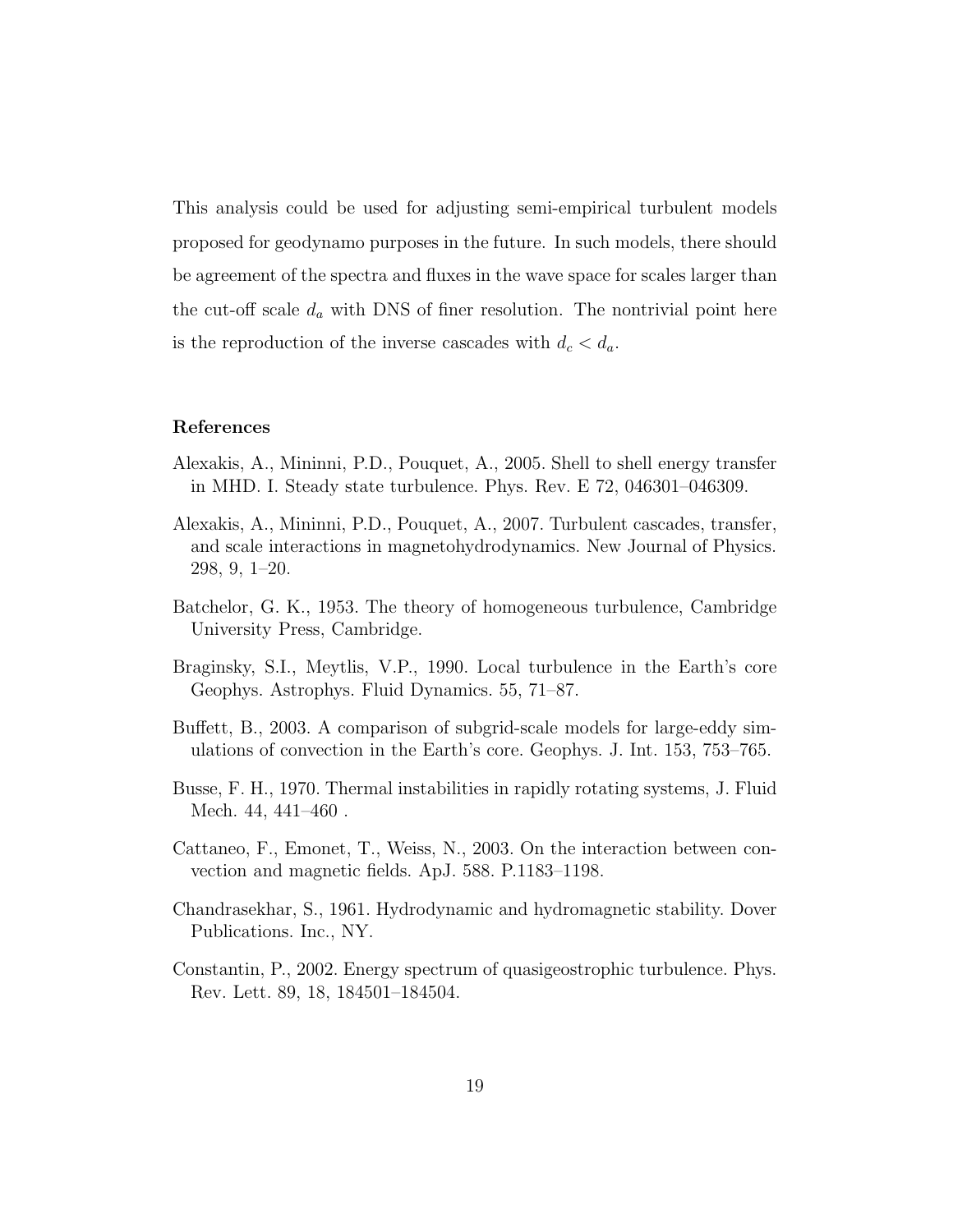- <span id="page-19-2"></span>Donald, J.T., Roberts, P. H., 2004. The effect of anisotropic heat transport in the Earth's core on the geodynamo, Geophys. Astrophys. Fluid Dynam. 98, 5, 367–384.
- <span id="page-19-8"></span>Frisch, U., 1995. Turbulence: the legacy of A. N. Kolmogorov. Cambridge University Press, Cambridge.
- <span id="page-19-0"></span>Gill, A. E., 1982. Atmosphere-ocean dynamics. Academic Press, NY..
- <span id="page-19-3"></span>Hossain, M. 1994. Reduction of the dimensionality of turbulence due to a strong rotation. Phys. Fluids. 6, 4, 1077–1080.
- <span id="page-19-6"></span>Jones, C. A., 2000. Convection-driven geodynamo models. Phil. Trans. R. Soc. London. A 358, 873–897.
- <span id="page-19-7"></span>Jones, C. A., Roberts, P. H., 2000. Convection driven dynamos in a rotating plane layer. J. Fluid Mech. 404, 311–343.
- <span id="page-19-12"></span>Kraichnan, R.H., 1965. Inertial-range spectrum of hydromagnetic turbulence. Phys.Fluids. 8, 1385–1387.
- <span id="page-19-13"></span>Kraichnan, R. H. Montgomery, D., 1980. Two-dimensional turbulence, Rep. Prog. Phys. 43, 547–619.
- <span id="page-19-11"></span>Krause F., Rädler K.-H., 1980. Mean field magnetohydrodynamics and dynamo theory. Akademie-Verlag, Berlin.
- <span id="page-19-5"></span>Matsui, H., Buffett, B., 2005. Sub-grid scale model for convection-driven dynamo in a rotating plane layer, Phys. Earth Planet. Inter. 153, 108–123.
- <span id="page-19-1"></span>Matsushima, M., Nakajima, T., Roberts, P.H., 1999. The anisotropy of local turbulence in the Earth's core, Earth Planets Space. 51, 277–286.
- <span id="page-19-4"></span>McComb, W.D., 1992. The physics of fluid turbulence. Clarendon Press, Oxford.
- <span id="page-19-9"></span>Meneguzzi, M., Pouquet, A., 1989. Turbulent dynamos driven by convection. J. Fluid Mech. 205, 297–318.
- <span id="page-19-10"></span>Moffatt, H.K., 1978. Magnetic field generation in electrically conducting fluids. Cambridge University Press, Cambridge.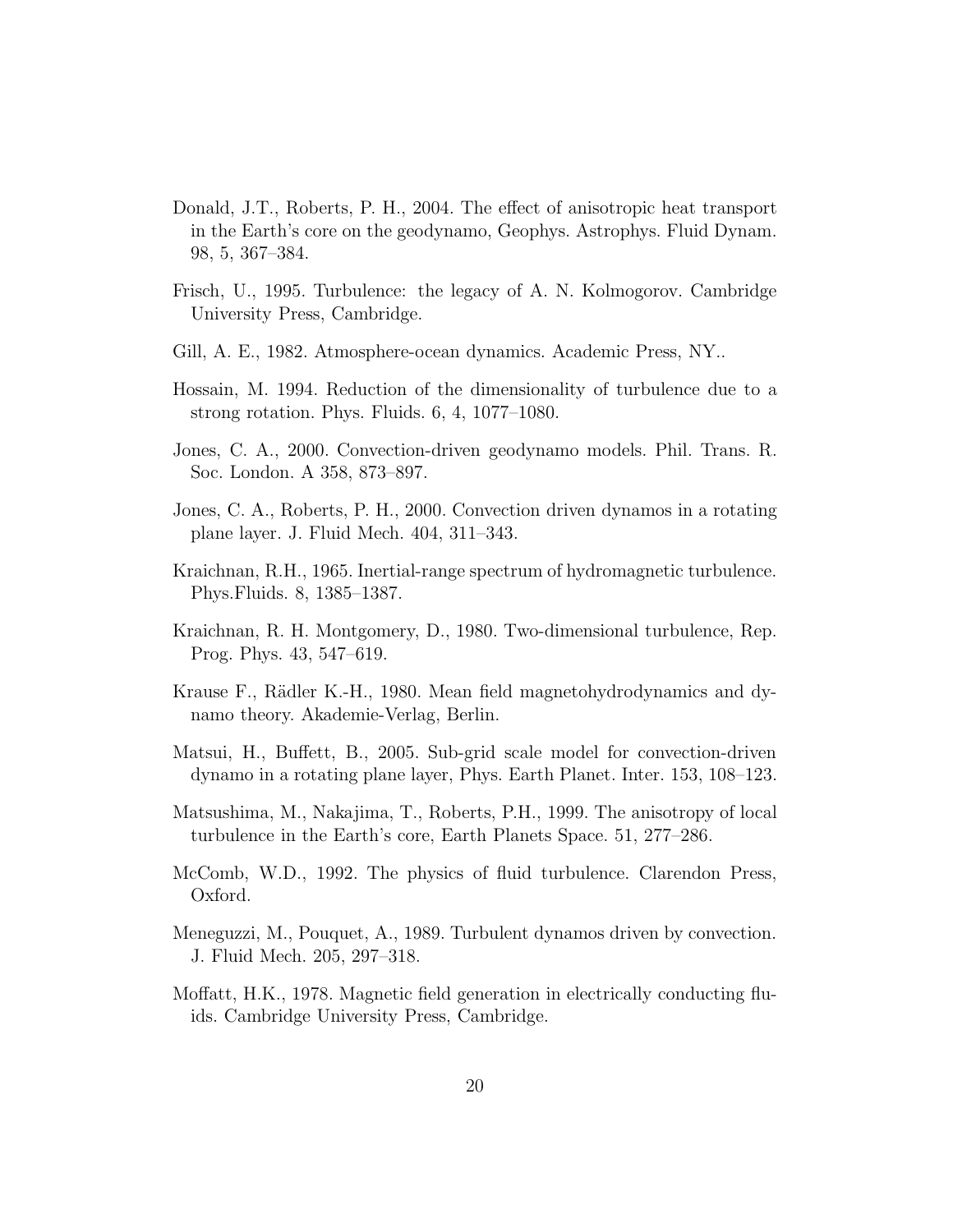- <span id="page-20-6"></span>Orszag, S. A., 1971. Numerical simulation of incompressible flows within simple boundaries. I. Galerkin (spectral) representations. Stud. Appl. Math. L., 4, 293–327.
- <span id="page-20-3"></span>Pedlosky J., 1987. Geophysical Fluid Dynamics. Springer-Verlag, NY.
- <span id="page-20-4"></span>Phillips, C.G., Ivers, D.J., 2003. Strong Field anisotropic diffusion models for the Earth's core. Phys. Earth Planet. Int. 140, 13–28.
- <span id="page-20-5"></span>Reshetnyak, M., Hejda, P., 2008. Direct and inverse cascades in the geodynamo. Nonlin. Processes Geophys. 15, 873-880.
- <span id="page-20-1"></span>Roberts, P.H., 1965. On the thermal instability of a highly rotating fluid sphere. Astrophys. J. 141, 240–250.
- <span id="page-20-2"></span>Rüdiger G., Hollerbach R. The Magnetic Universe, 2004. Wiley-VCH Verlag GmbH & Co.KGaA, Weinheim.
- <span id="page-20-9"></span>Sreenivasan, B., Davidson, P.A. 2008. On the formation of cyclones and anticyclones in a rotating fluid. Phys. Fluids. 20. 085104-1–085104-11.
- <span id="page-20-10"></span>Tabeling, P., 2002. Two-dimensional turbulence: a physicist approach. Phys. Reports. 362, 1–62.
- <span id="page-20-7"></span>Verma, M., 2004. Statistical theory of magnetohydrodynamic turbulence: recent results. Phys. Reports. 401, 229–380.
- <span id="page-20-11"></span>Waleffe, F., 1992. The nature of triad interactions in homogeneous turbulence. Phys. Fluids. A4, 2, 350–363.
- <span id="page-20-8"></span>Zeldovich, Ya.B., Ruzmaikin, A.A., Sokoloff, D.D., 1983. Magnetic fields in astrophysics. Gordon and Breach, NY.
- <span id="page-20-0"></span>Zhou, Y., 1995. A phenomenological treatment of rotating turbulence. Phys. Fluids. 7, N8. 2092–2094.
- <span id="page-20-12"></span>Zhou, Y., Yeung, P.K., 1996. Scale disparity and spectral transfer in anisotropic numerical turbulence. Phys. Rev. E 53, 1261– 1264.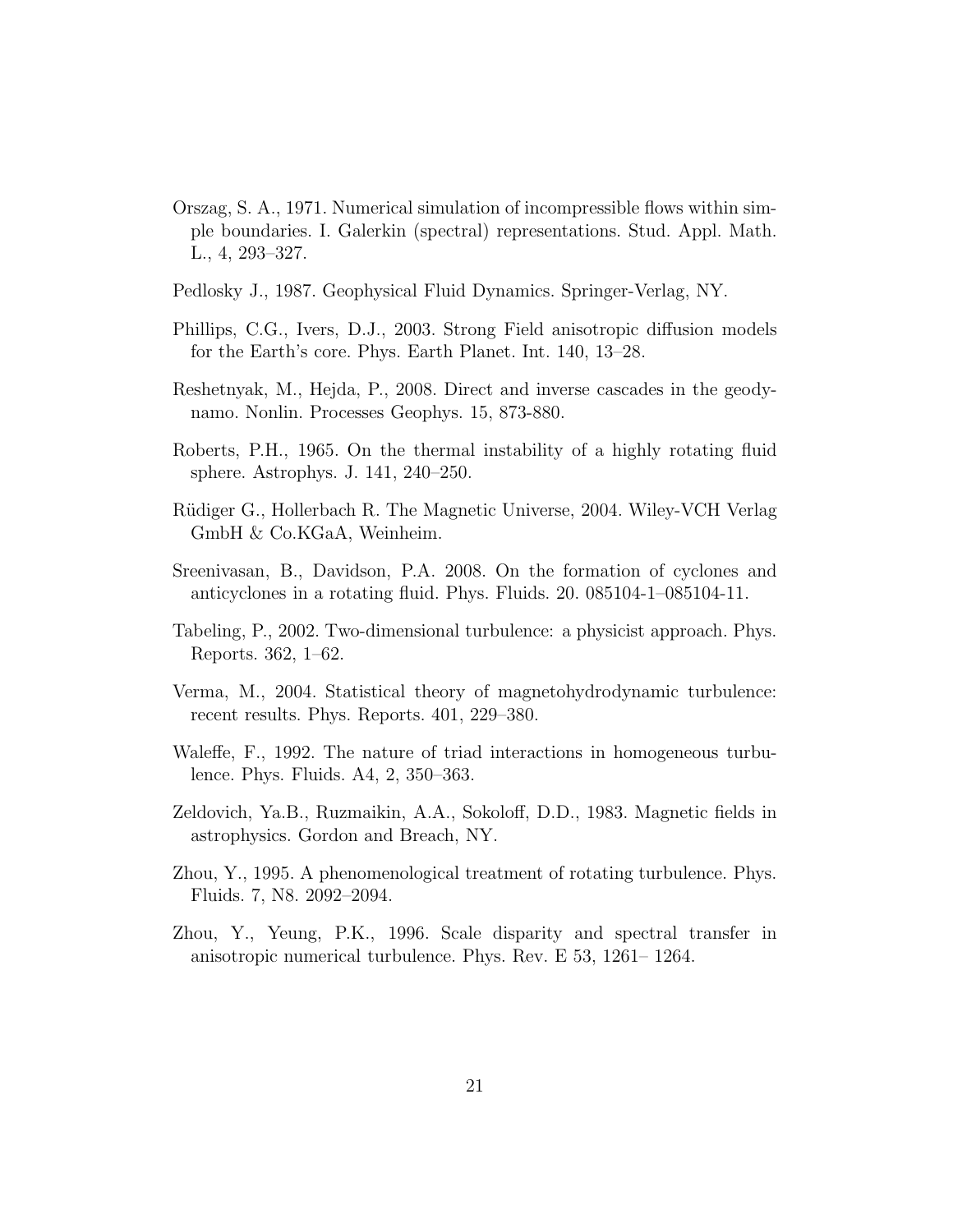

<span id="page-21-0"></span>Figure 1: Sections of the vertical component of velocity,  $V_z$ , without rotation (regime NR, two upper plots) at  $x = 4.3$ , and  $z = 0.8$ . Ranges of the filed: (-257, 506) and  $(-254, 572)$ . Two lower plots demonstrate sections of  $V<sub>z</sub>$  with rotation (regime R1) at  $x = 4.3$  and  $z = 0.8$ . Ranges of the filed: (−88, 127) and (−55, 86).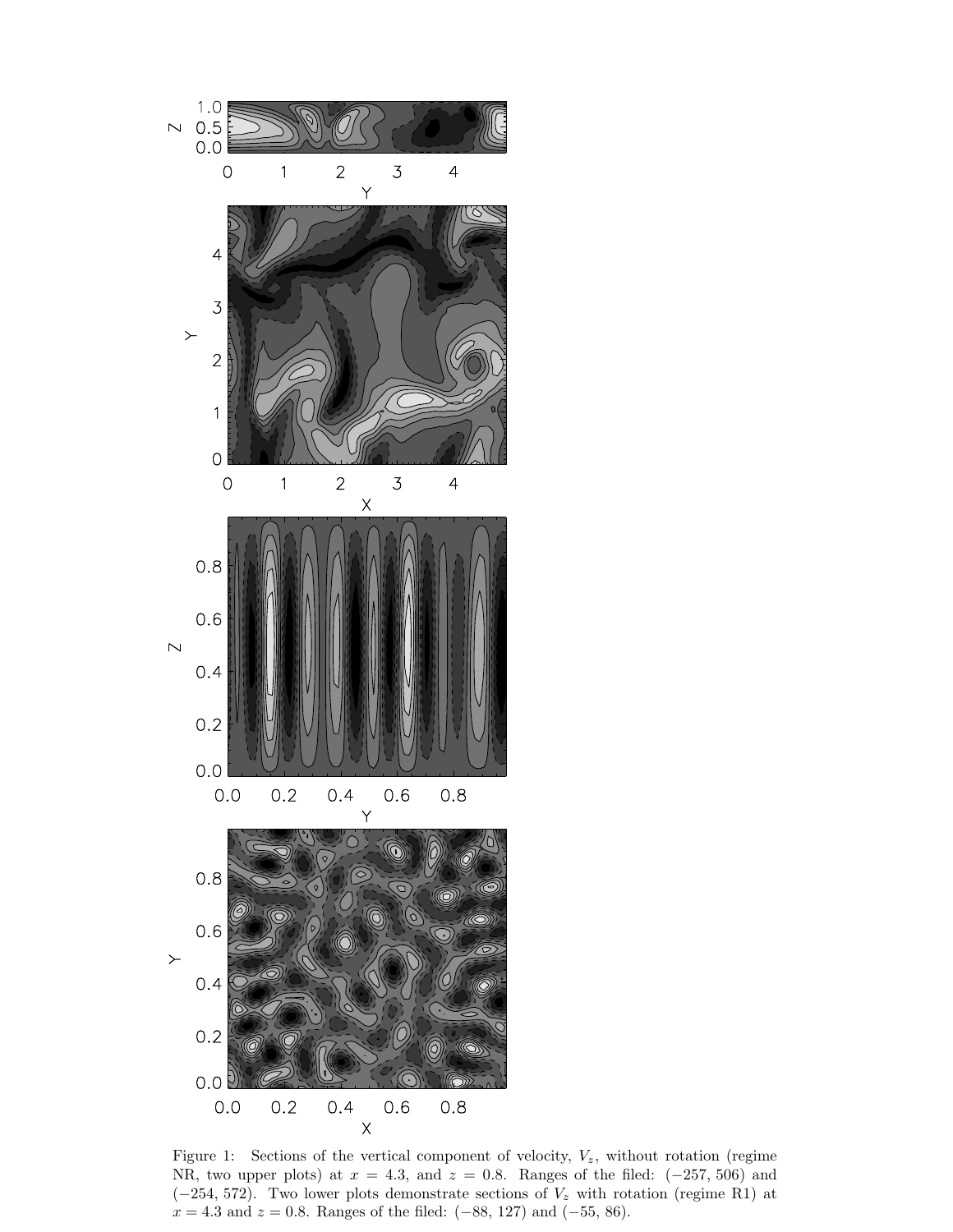

<span id="page-22-0"></span>Figure 2: Sections of the vertical component of velocity  $V_z$  with rotation (regime R2) at  $x = 4.3$ , and  $z = 0.8$ . Ranges of the filed:  $(-407, 449)$  and  $(-456, 600)$ .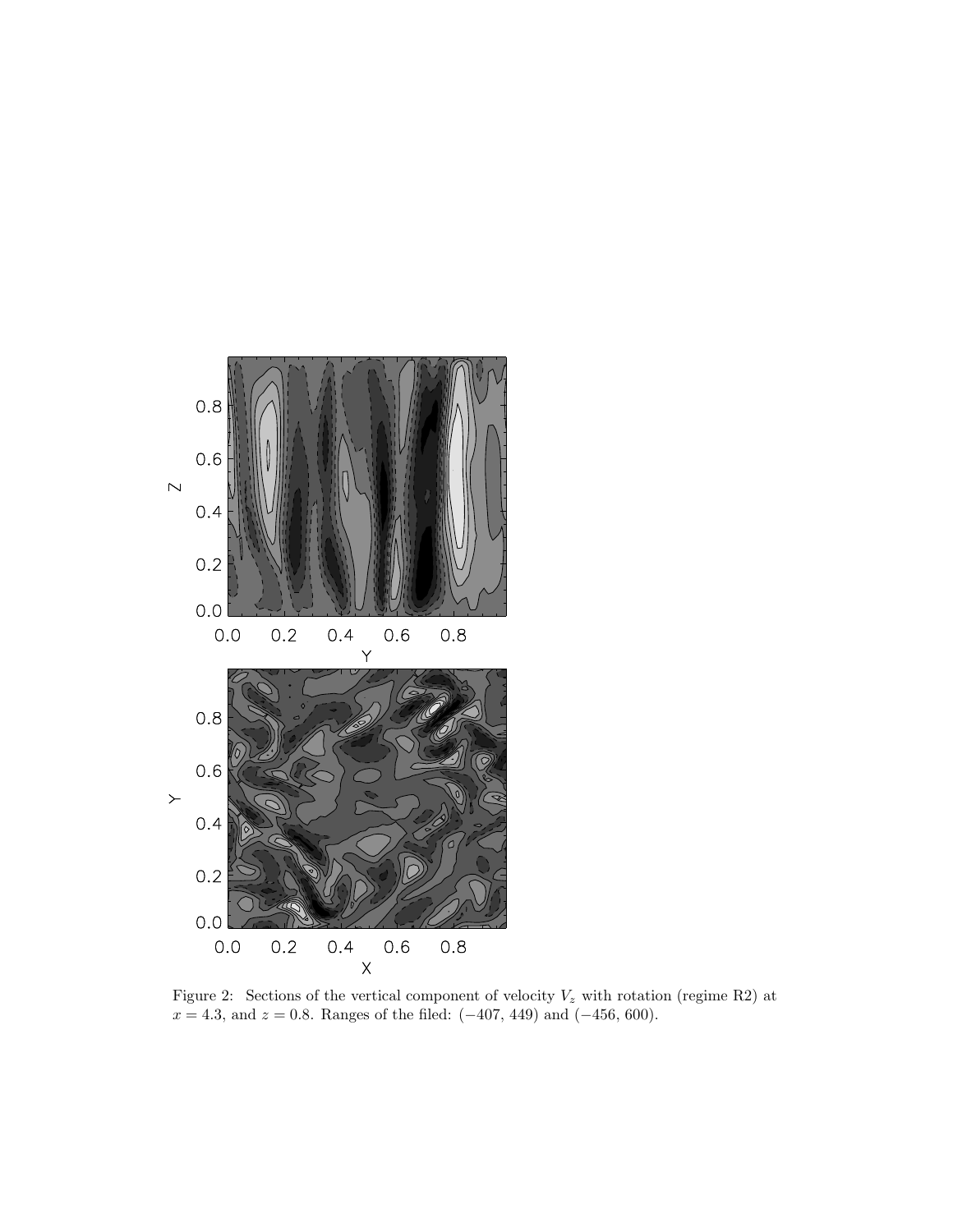

PSfrag replacements

<span id="page-23-0"></span>Figure 3: The profiles of the hydrodynamic helicity  $\mathcal{H}^{\mathcal{H}}$  for  $E = 3 \cdot 10^{-5}$ ,  $Pr = 1$ ,  $Ra = 4 \cdot 10^2$  (solid line) and  $E = 3 \cdot 10^{-5}$ ,  $Pr = 1$ ,  $Ra = 1.2 \cdot 10^3$  (squares) (1). Values are normalized at the mean over the volume kinetic energy  $(E_K)$  (2). Circles correspond to the regime NR.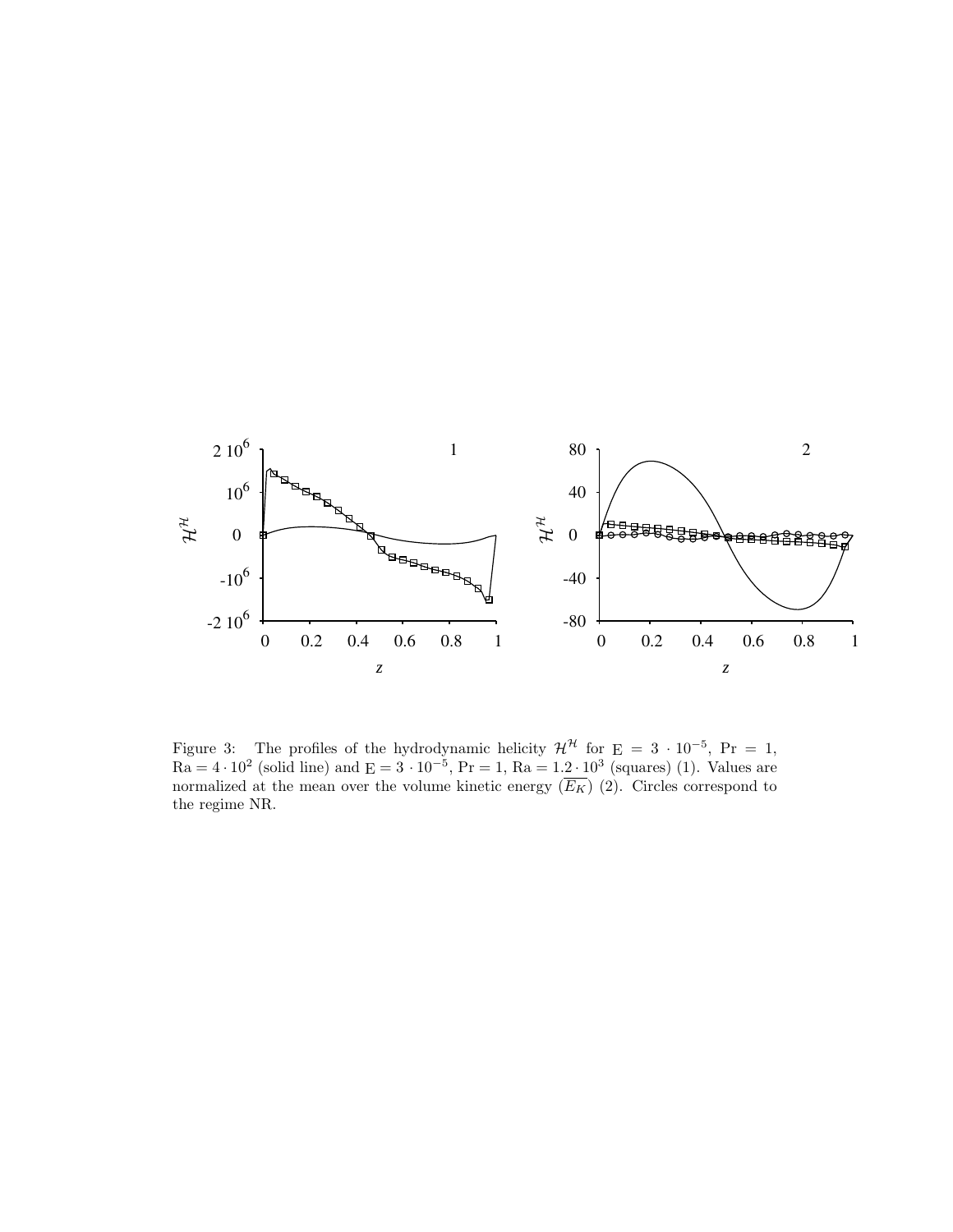

<span id="page-24-0"></span>Figure 4: Dependence of the full kinetic energy  $E_K$  (1), transverse  $E_K^{\perp}$  (2) and longitudinal  $E_K^{||}$  (3) components for regimes NR (solid line), R1 (crosses) and R2 (diamonds). All quantities are normalized at  $E_K$ .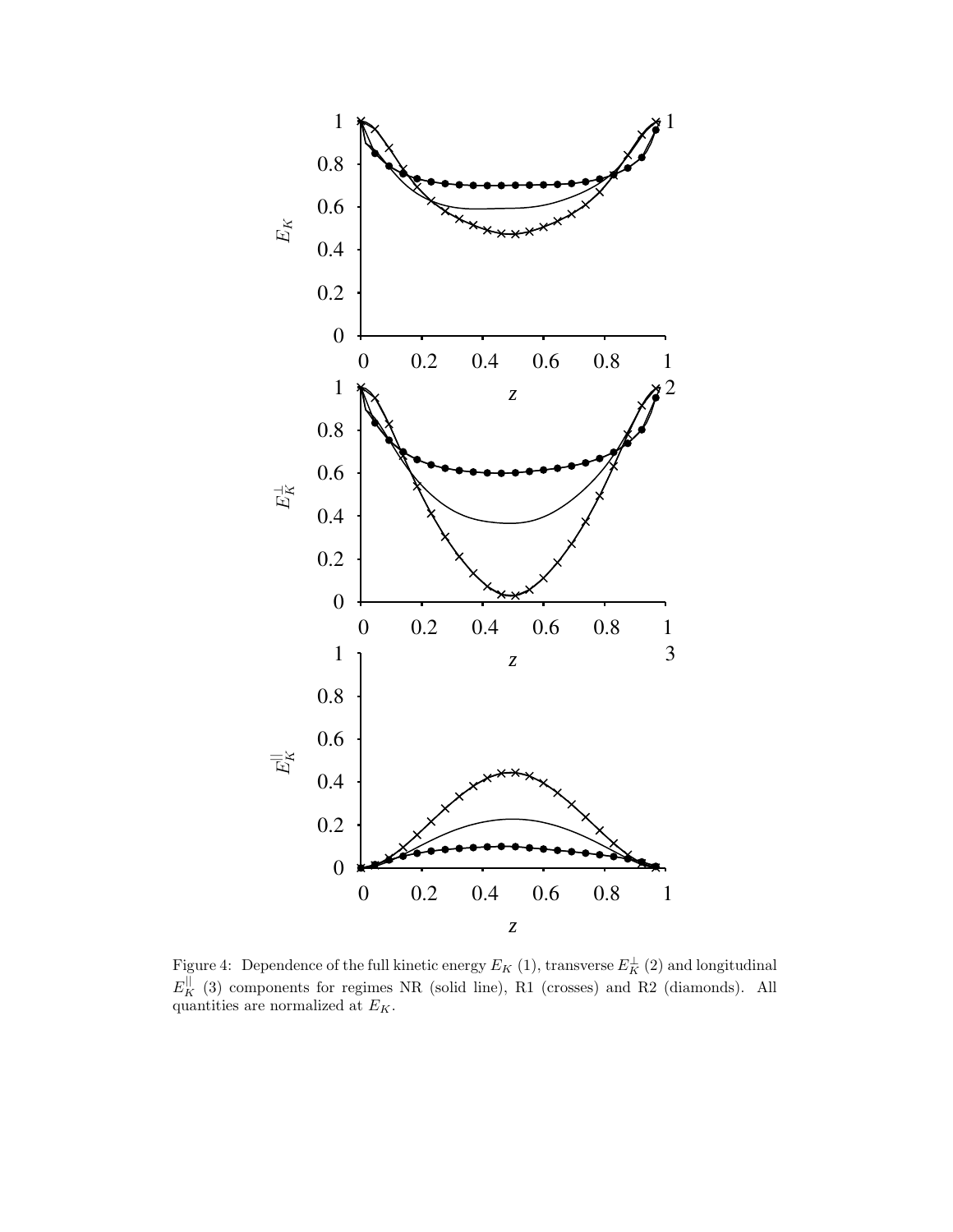

<span id="page-25-0"></span>Figure 5: Spectra of kinetic energy  $E_K$ ,  $E_K^{\perp}$ ,  $E_K^{||}$  as a function of k (1),  $k_{\perp}$  (2) and  $k_{||}$  (3) components for regimes NR (solid line), R1 (crosses) and R2 (circles). The straight line corresponds to the Kolmogorov's law of  $\sim k^{-5/3}$ .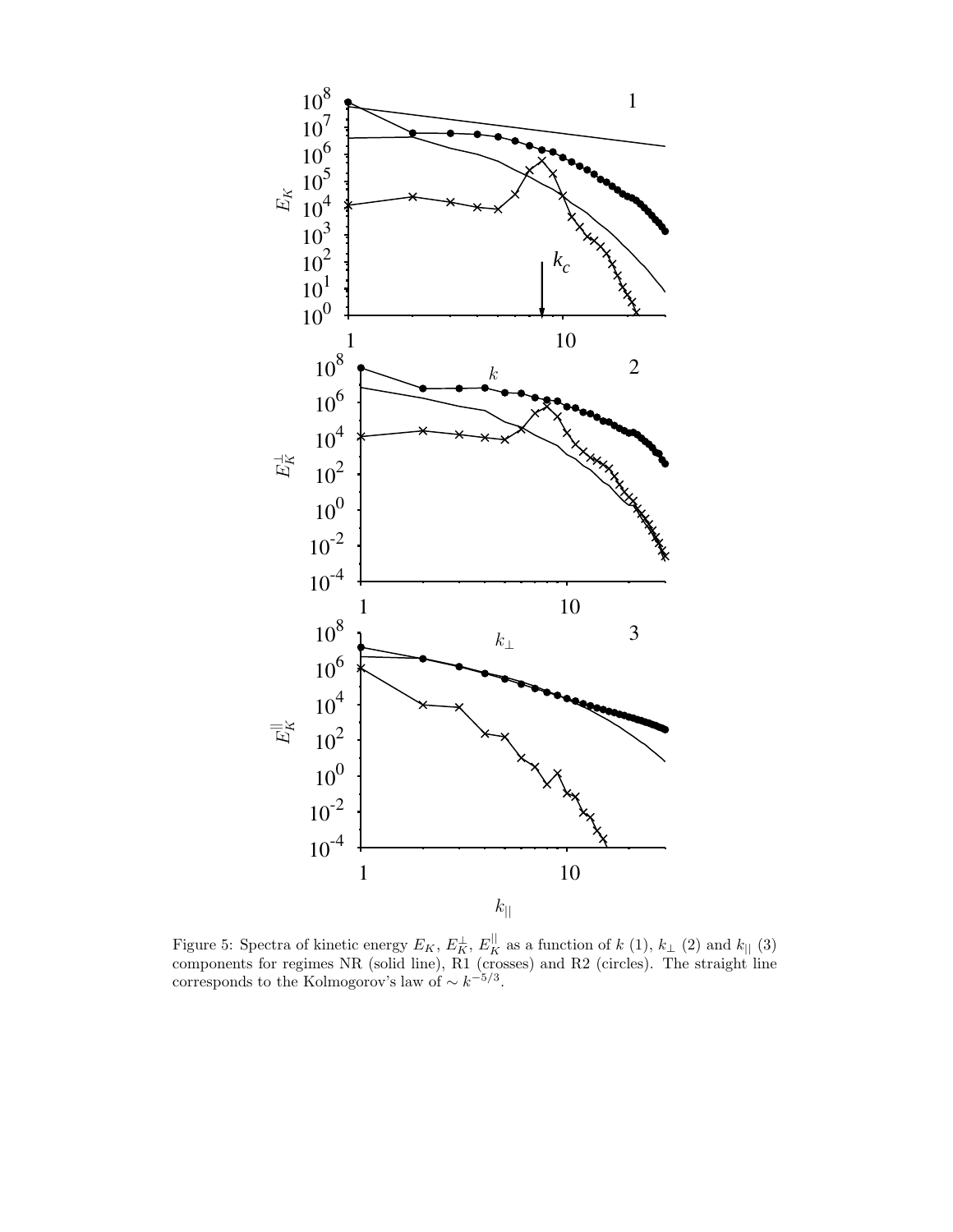

<span id="page-26-0"></span>Figure 6: The fluxes of kinetic energy  $T_K$  (1),  $T_K^{\perp}$  (2),  $T_K^{\parallel}$  (3) as a function of k for regimes NR (solid line), R1 (crosses) and R2 (circles). Functions are normalized at extremums of  $T_K$ .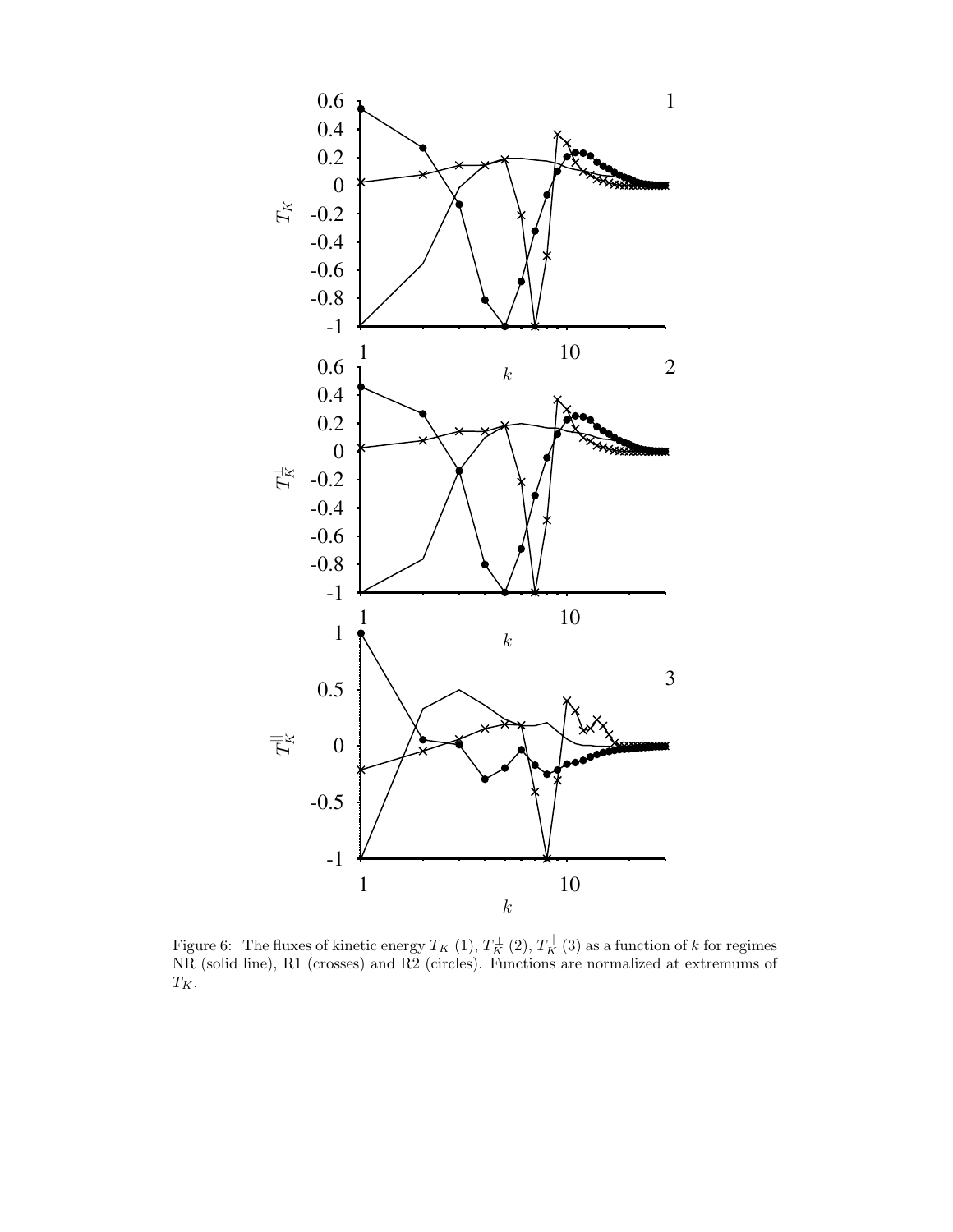







<span id="page-27-0"></span>Figure 7: The fluxes of kinetic energy  $T_2(k)$  for regimes NR (1), R1 (2 and 3), R2 (4).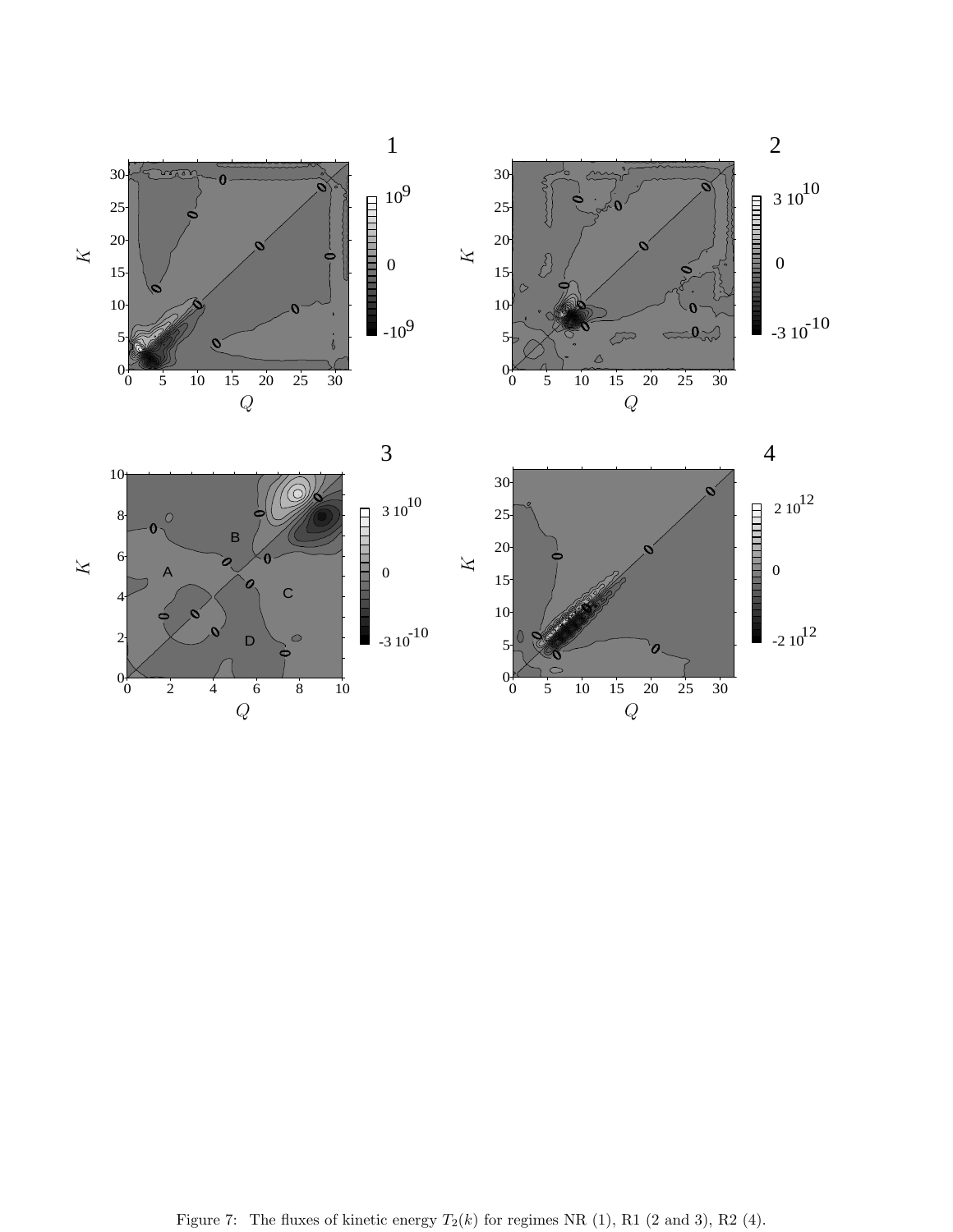

<span id="page-28-0"></span>Figure 8: The fluxes of kinetic energy  $T_2(K-Q)$  for regimes NR (1), R1 (2), R2 (3).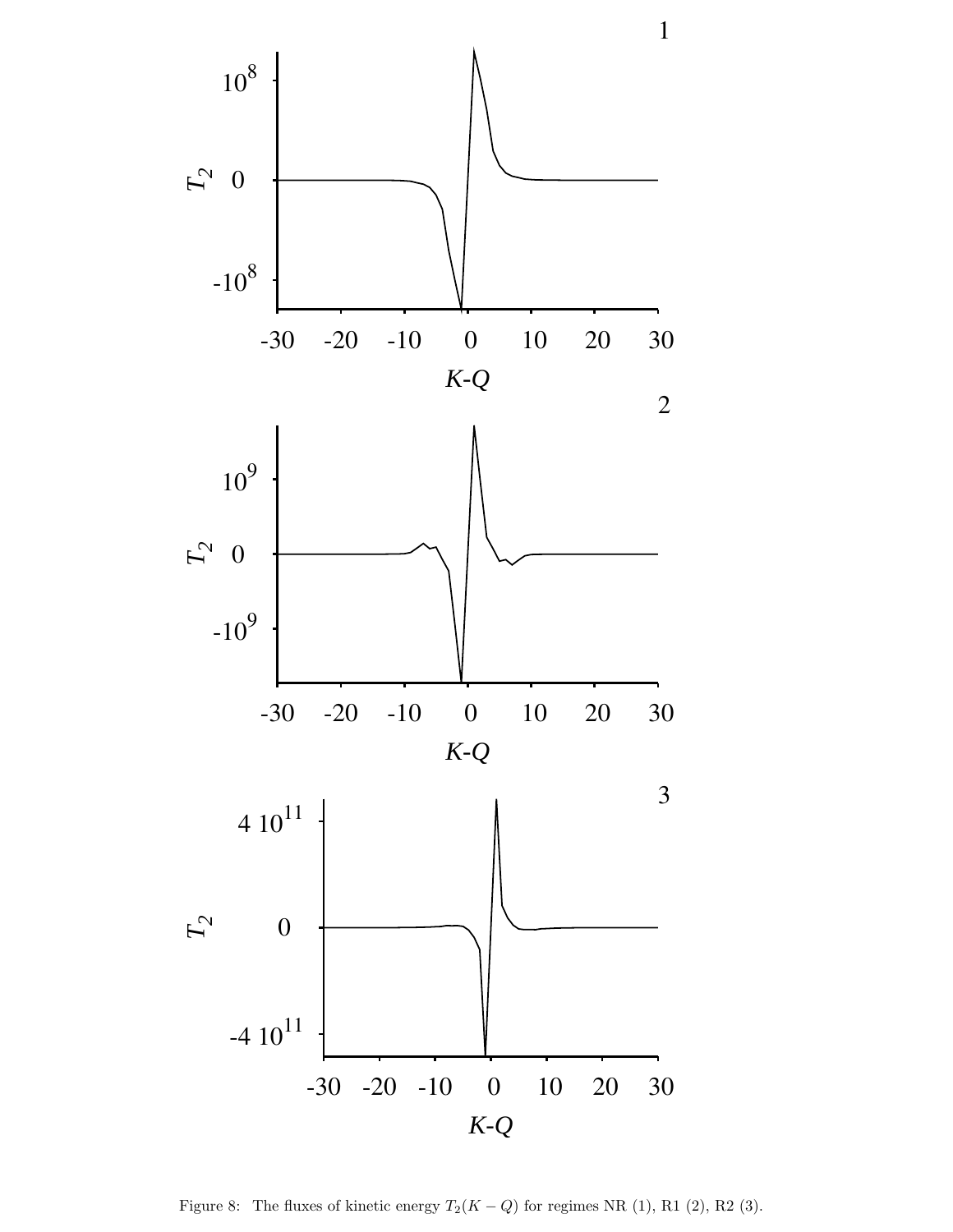

PSfrag replacements

<span id="page-29-0"></span>Figure 9: Fluxes  $T_3$  for fixed K. NR:  $K = 5$  (graph 1),  $K = 15$  (2), R1:  $K = 7$  (3),  $K = 15$  (4), R2:  $K = 5$  (5),  $K = 15$  (6) normalized at the maximal values for all P, Q and K.